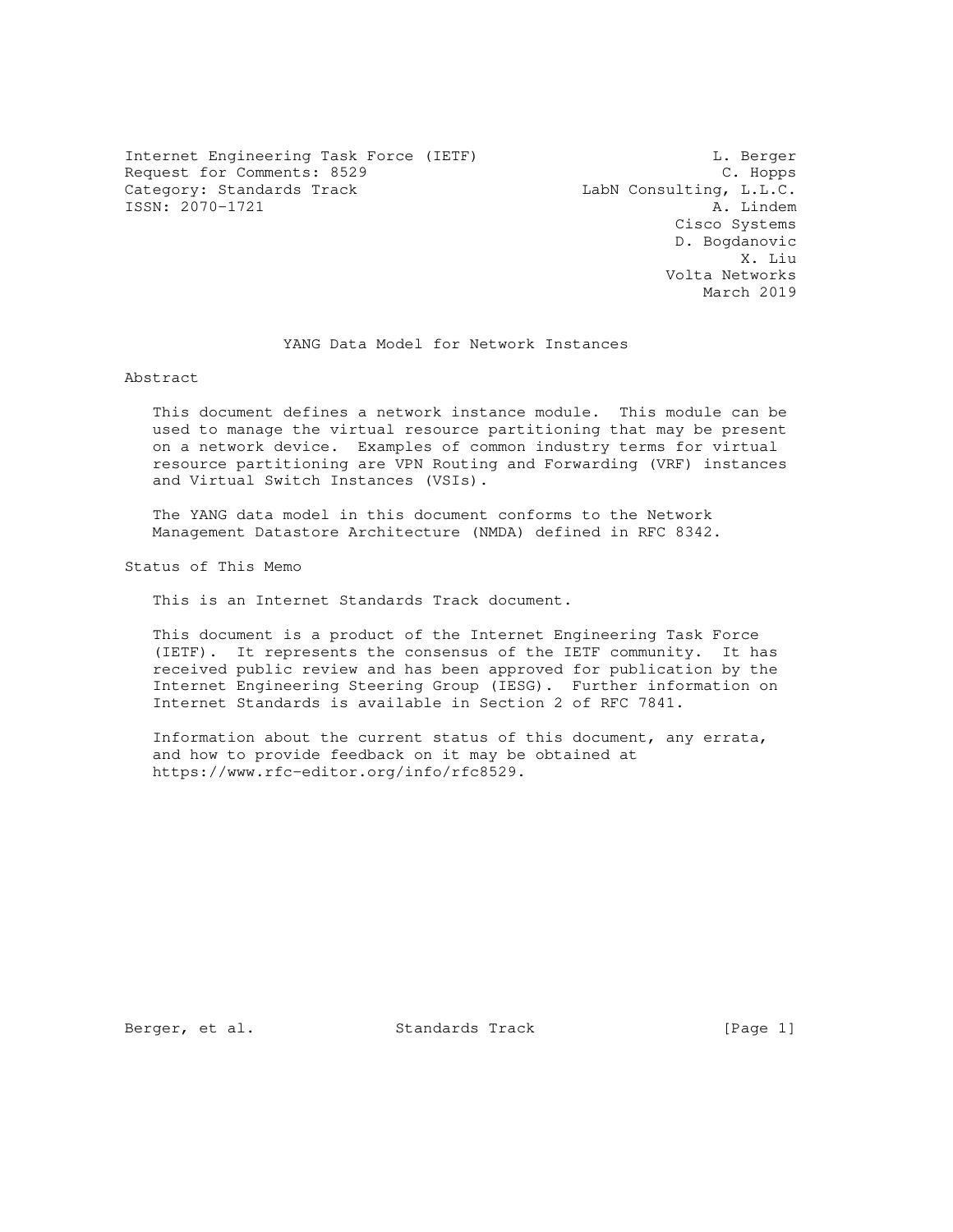Copyright Notice

 Copyright (c) 2019 IETF Trust and the persons identified as the document authors. All rights reserved.

 This document is subject to BCP 78 and the IETF Trust's Legal Provisions Relating to IETF Documents (https://trustee.ietf.org/license-info) in effect on the date of publication of this document. Please review these documents

 carefully, as they describe your rights and restrictions with respect to this document. Code Components extracted from this document must include Simplified BSD License text as described in Section 4.e of the Trust Legal Provisions and are provided without warranty as described in the Simplified BSD License.

Table of Contents

|                                        | 3  |
|----------------------------------------|----|
| 1.1.                                   | 4  |
| 2.1                                    | 4  |
| $\mathcal{E}$ .                        | 6  |
| 3.1. NI Types and Mount Points         | 7  |
| Well-Known Mount Points<br>3.1.1.      | 8  |
| 3.1.2.                                 | 9  |
| NIs and Interfaces<br>3.2.             | 9  |
| 3.3. Network Instance Management       | 11 |
| Network Instance Instantiation<br>3.4. | 14 |
| 4.                                     | 14 |
| 5.                                     | 15 |
| 6.                                     | 16 |
| 7.                                     | 22 |
| Normative References<br>7.1.           | 22 |
| 7.2.<br>Informative References         | 23 |
| Appendix A. Example NI Usage           | 25 |
|                                        | 25 |
| A.2.<br>State Data - Non-NMDA Version  | 28 |
| State Data - NMDA Version<br>A.3.      | 35 |
|                                        | 44 |
|                                        | 44 |
|                                        |    |

Berger, et al. Standards Track [Page 2]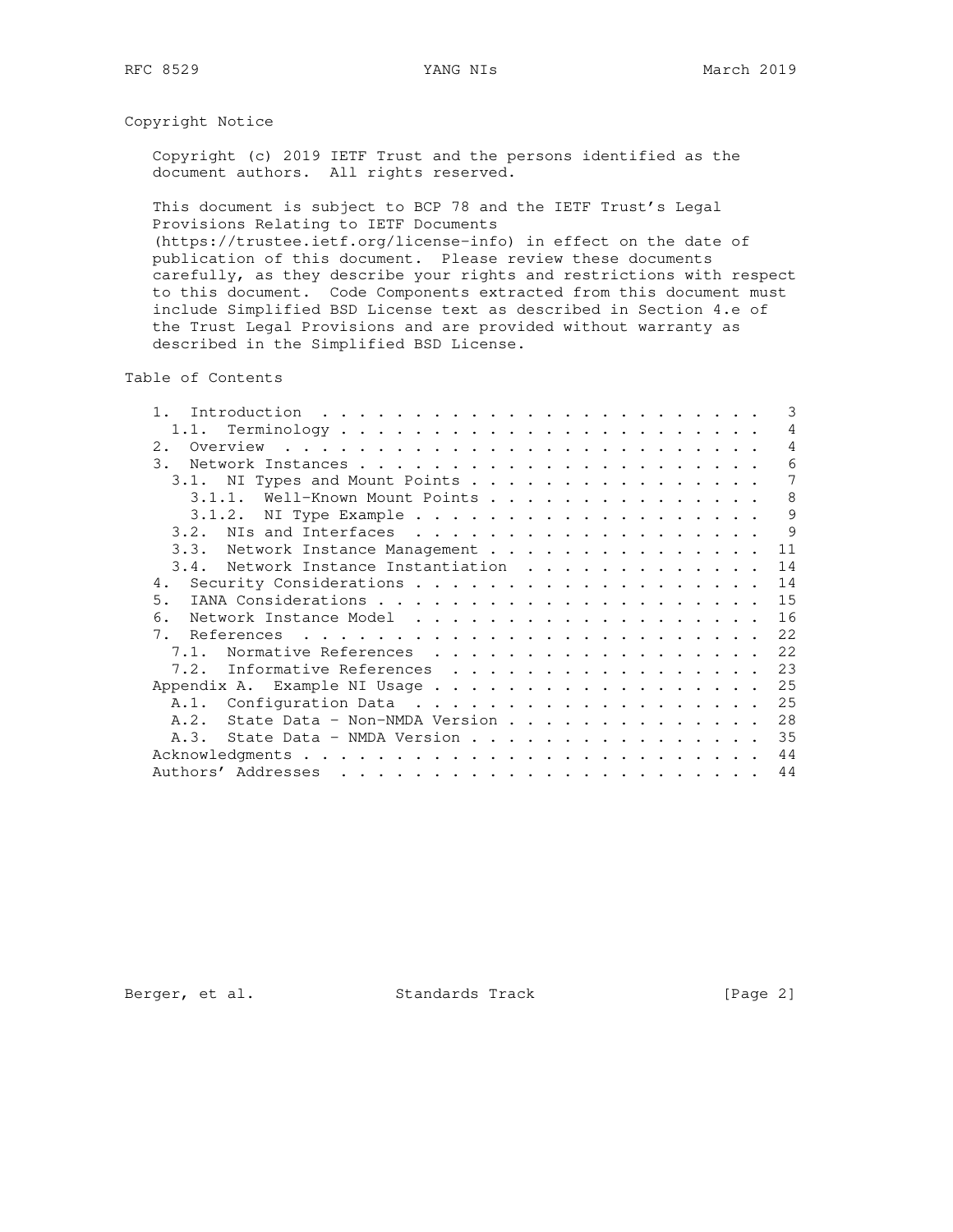# 1. Introduction

 This document defines the second of two new modules that are defined to support the configuration and operation of network devices that allow for the partitioning of resources from both, or either, management and networking perspectives. Both leverage the YANG functionality enabled by YANG Schema Mount [RFC8528].

 The YANG data model in this document conforms to the Network Management Datastore Architecture defined in [RFC8342].

 The first form of resource partitioning provides a logical partitioning of a network device where each partition is separately managed as essentially an independent network element that is "hosted" by the base network device. These hosted network elements are referred to as logical network elements, or LNEs, and are supported by the logical-network-element module defined in [RFC8530]. That module is used to identify LNEs and associate resources from the network device with each LNE. LNEs themselves are represented in YANG as independent network devices; each is accessed independently. Examples of vendor terminology for an LNE include logical system or logical router and virtual switch, chassis, or fabric.

 The second form, which is defined in this document, provides support for what are commonly referred to as VPN Routing and Forwarding (VRF) instances as well as Virtual Switch Instances (VSI); see [RFC4026] and [RFC4664]. In this form of resource partitioning, multiple control-plane and forwarding/bridging instances are provided by and managed through a single (physical or logical) network device. This form of resource partitioning is referred to as a Network Instance (NI) and is supported by the network instance module defined below. Configuration and operation of each network instance is always via the network device and the network instance module.

 One notable difference between the LNE model and the NI model is that the NI model provides a framework for VRF and VSI management. This document envisions the separate definition of models specific to VRF and VSI  $-$  i.e., L3 and L2 VPN  $-$  technology. An example of such can be found in the emerging L3VPN model defined in [YANG-L3VPN] and the examples discussed below.

Berger, et al. Standards Track [Page 3]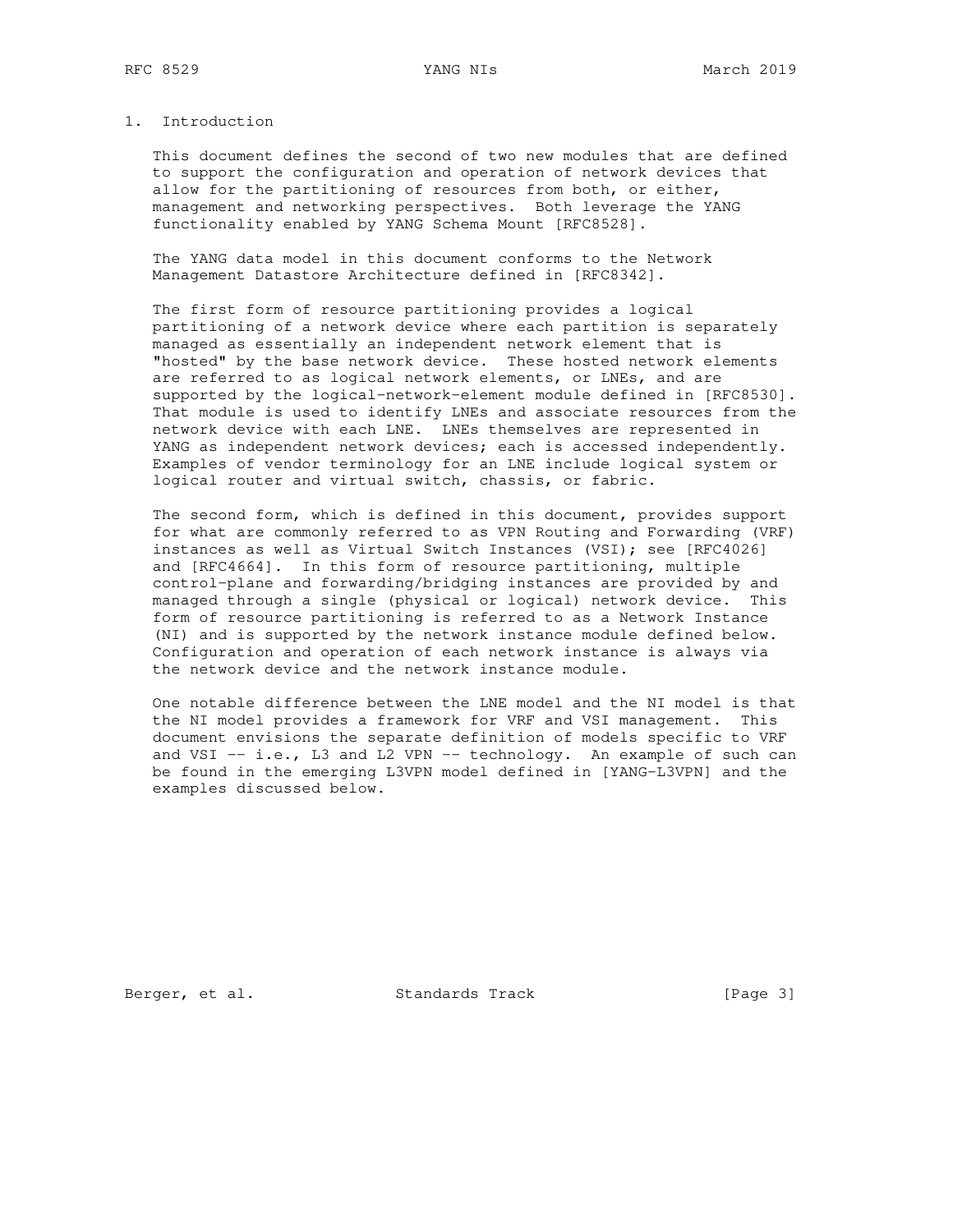# 1.1. Terminology

 The key words "MUST", "MUST NOT", "REQUIRED", "SHALL", "SHALL NOT", "SHOULD", "SHOULD NOT", "RECOMMENDED", "NOT RECOMMENDED", "MAY", and "OPTIONAL" in this document are to be interpreted as described in BCP 14 [RFC2119] [RFC8174] when, and only when, they appear in all capitals, as shown here.

 Readers are expected to be familiar with terms and concepts of YANG [RFC7950] and YANG Schema Mount [RFC8528].

 This document uses the graphical representation of data models defined in [RFC8340].

# 2. Overview

 In this document, we consider network devices that support protocols and functions defined within the IETF -- e.g., routers, firewalls, and hosts. Such devices may be physical or virtual, e.g., a classic router with custom hardware or one residing within a server-based virtual machine implementing a virtual network function (VNF). Each device may subdivide their resources into logical network elements (LNEs), each of which provides a managed logical device. Examples of vendor terminology for an LNE include logical system or logical router and virtual switch, chassis, or fabric. Each LNE may also support VRF and VSI functions, which are referred to below as network instances (NIs). This breakdown is represented in Figure 1.



Figure 1: Module Element Relationships

Berger, et al. Standards Track [Page 4]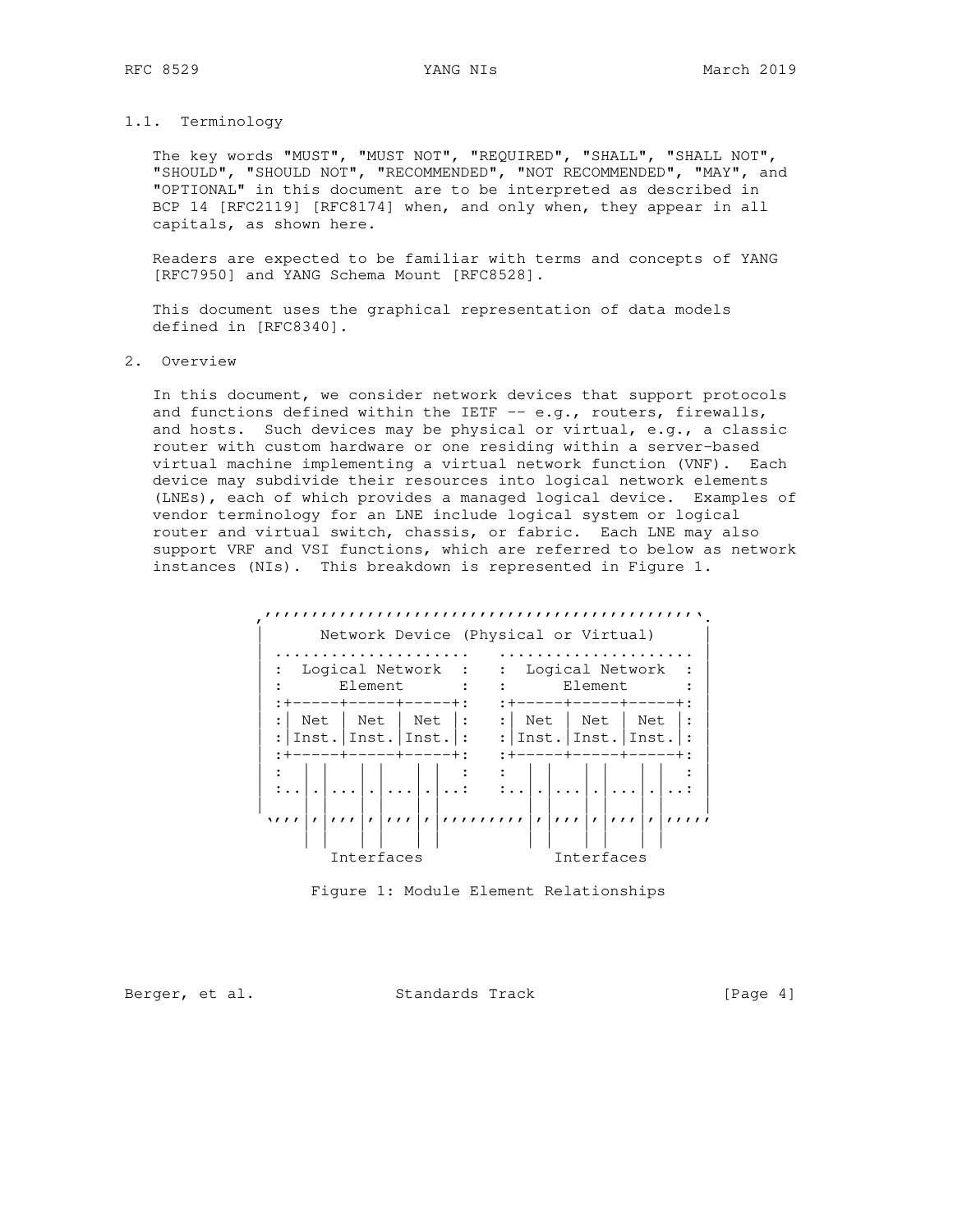A model for LNEs is described in [RFC8530], and the model for NIs is covered in Section 3 of this document.

 The current interface management model [RFC8343] is impacted by the definition of LNEs and NIs. This document and [RFC8530] define augmentations to the interface module to support LNEs and NIs.

 The network instance model supports the configuration of VRFs and VSIs. Each instance is supported by information that relates to the device -- for example, the route target used when advertising VRF routes via the mechanisms defined in [RFC4364], and information that relates to the internal operation of the NI, such as for routing protocols [RFC8349] and OSPF [YANG-OSPF]. This document defines the network instance module that provides a basis for the management of both types of information.

 NI information that relates to the device, including the assignment of interfaces to NIs, is defined as part of this document. The defined module also provides a placeholder for the definition of NI-technology-specific information both at the device level and for NI internal operation. Information related to NI internal operation is supported via schema mount [RFC8528] and mounting appropriate modules under the mount point. Well-known mount points are defined for L3VPN, L2VPN, and L2+L3VPN NI types.

Berger, et al. Standards Track [Page 5]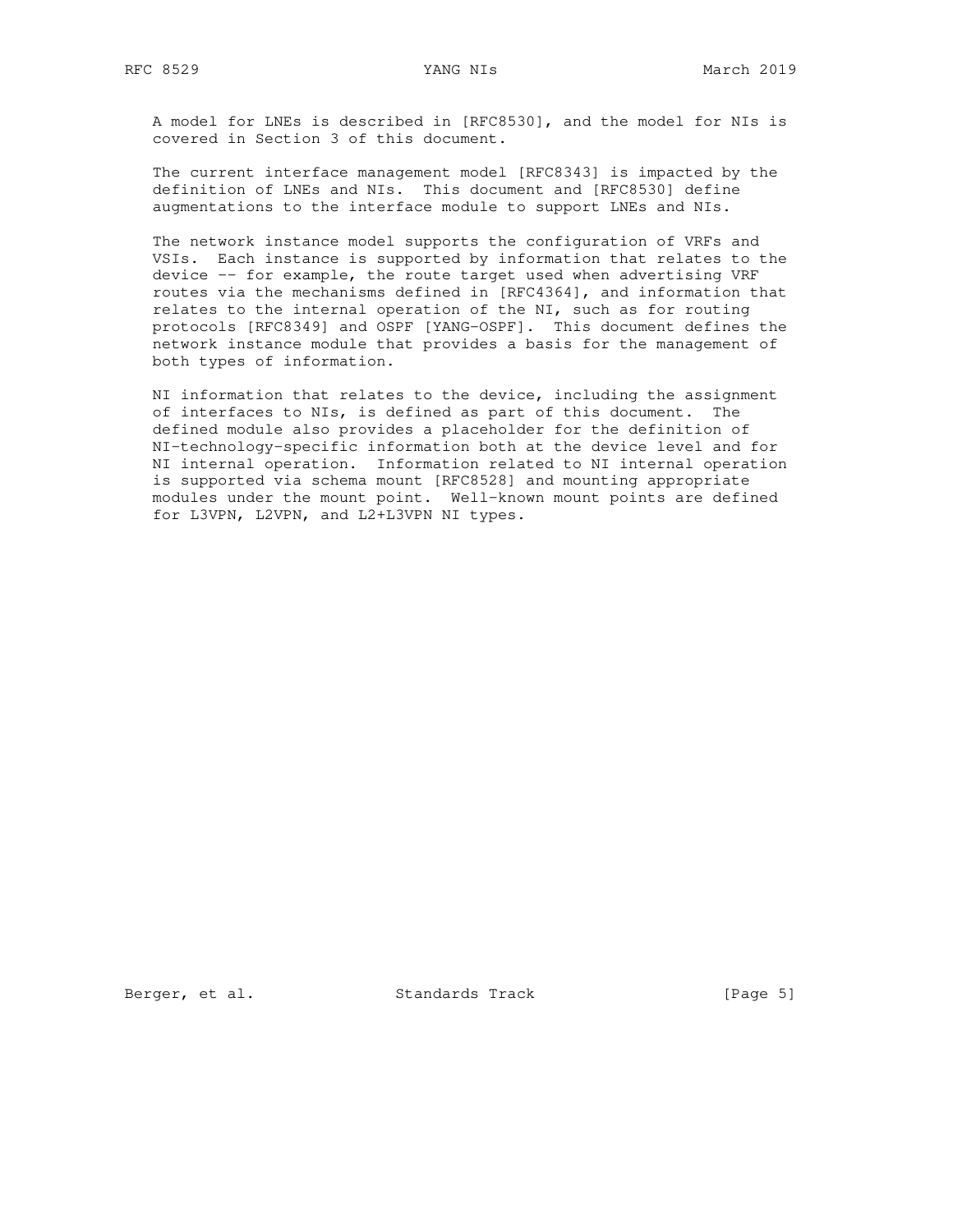# 3. Network Instances

 The network instance container is used to represent VRFs and VSIs. VRFs and VSIs are commonly used to isolate routing and switching domains -- for example, to create virtual private networks, each with their own active protocols and routing/switching policies. The model supports both core/provider and virtual instances. Core/provider instance information is accessible at the top level of the server, while virtual instance information is accessible under the root schema mount points.

```
 module: ietf-network-instance
     +--rw network-instances
        +--rw network-instance* [name]
 +--rw name string
 +--rw enabled? boolean
           +--rw description? string
           +--rw (ni-type)?
           +--rw (root-type)
              +--:(vrf-root)
              | +--mp vrf-root
              +--:(vsi-root)
              | +--mp vsi-root
              +--:(vv-root)
                 +--mp vv-root
   augment /if:interfaces/if:interface:
     +--rw bind-ni-name? -> /network-instances/network-instance/name
   augment /if:interfaces/if:interface/ip:ipv4:
     +--rw bind-ni-name? -> /network-instances/network-instance/name
   augment /if:interfaces/if:interface/ip:ipv6:
    +--rw bind-ni-name? -> /network-instances/network-instance/name
   notifications:
     +---n bind-ni-name-failed
        +--ro name -> /if:interfaces/interface/name
        +--ro interface
          | +--ro bind-ni-name?
                          | -> /if:interfaces/interface/ni:bind-ni-name
        +--ro ipv4
           | +--ro bind-ni-name?
                  | -> /if:interfaces/interface/ip:ipv4/ni:bind-ni-name
```

```
 +--ro ipv6
  | +--ro bind-ni-name?
          | -> /if:interfaces/interface/ip:ipv6/ni:bind-ni-name
```

```
 +--ro error-info? string
```
Berger, et al. Standards Track [Page 6]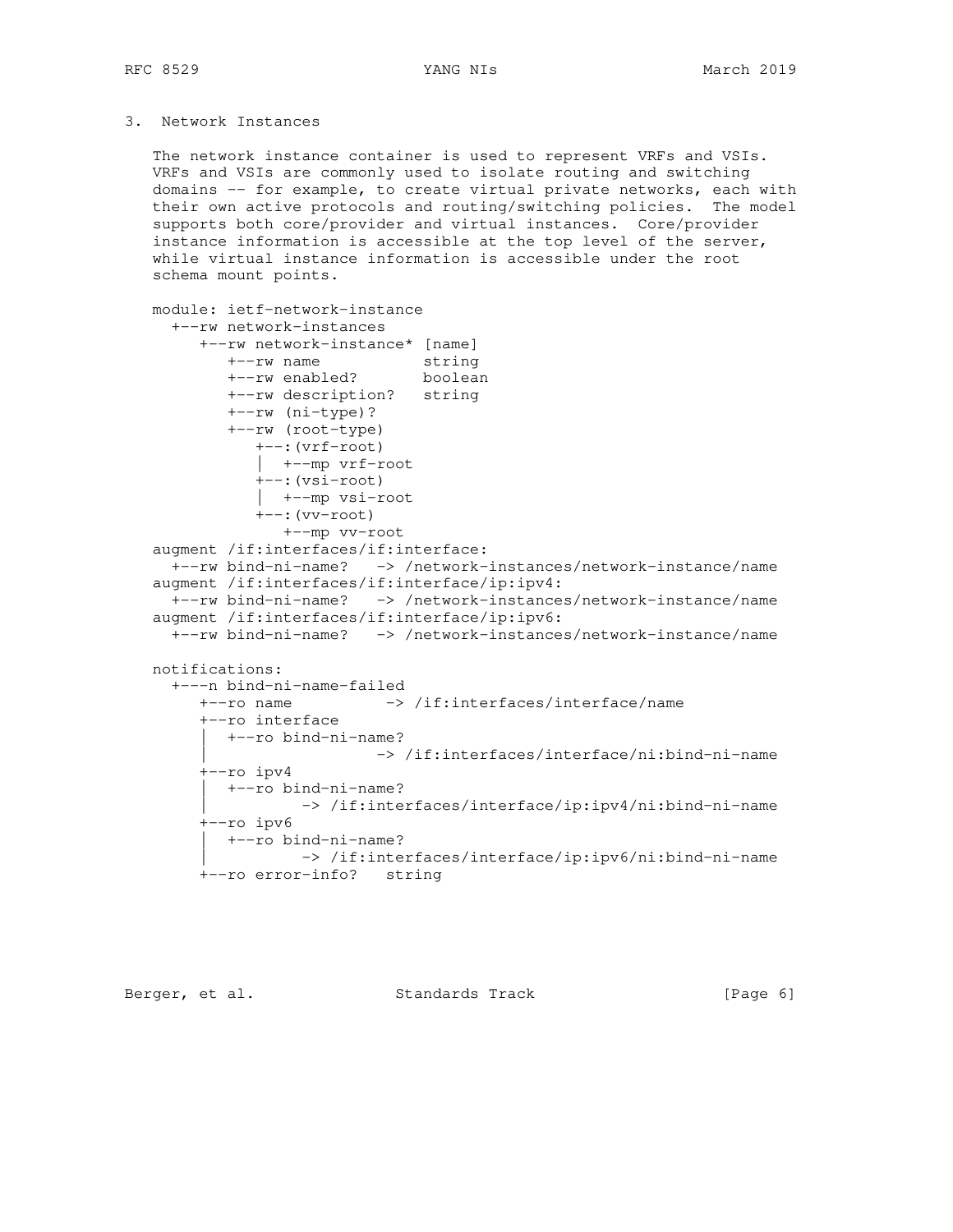A network instance is identified by a "name" string. This string is used both as an index within the network instance module and to associate resources with a network instance, as shown above in the interface augmentation. The ni-type and root-type choice statements are used to support different types of L2 and L3 VPN technologies. The bind-ni-name-failed notification is used in certain failure cases.

# 3.1. NI Types and Mount Points

 The network instance module is structured to facilitate the definition of information models for specific types of VRFs and VSIs using augmentations. For example, the information needed to support L2VPN, such as VPLS and EVPN, are likely to be quite different. Example models under development that could be restructured to take advantage on NIs include models for L3VPNs [YANG-L3VPN] and L2VPNs [YANG-L2VPN].

 Documents defining new YANG data models for the support of specific types of network instances should augment the network instance module. The basic structure that should be used for such augmentations includes a case statement with containers for configuration and state data and, when needed, a type-specific mount point. Generally, NI types are expected to not need to define type specific mount points but rather reuse one of the well-known mount points, as defined in the next section. The following is an example type-specific augmentation:

```
 augment "/ni:network-instances/ni:network-instance/ni:ni-type" {
   case l3vpn {
    container l3vpn {
          ...
    }
     container l3vpn-state {
         ...
     }
   }
 }
```
Berger, et al. Standards Track [Page 7]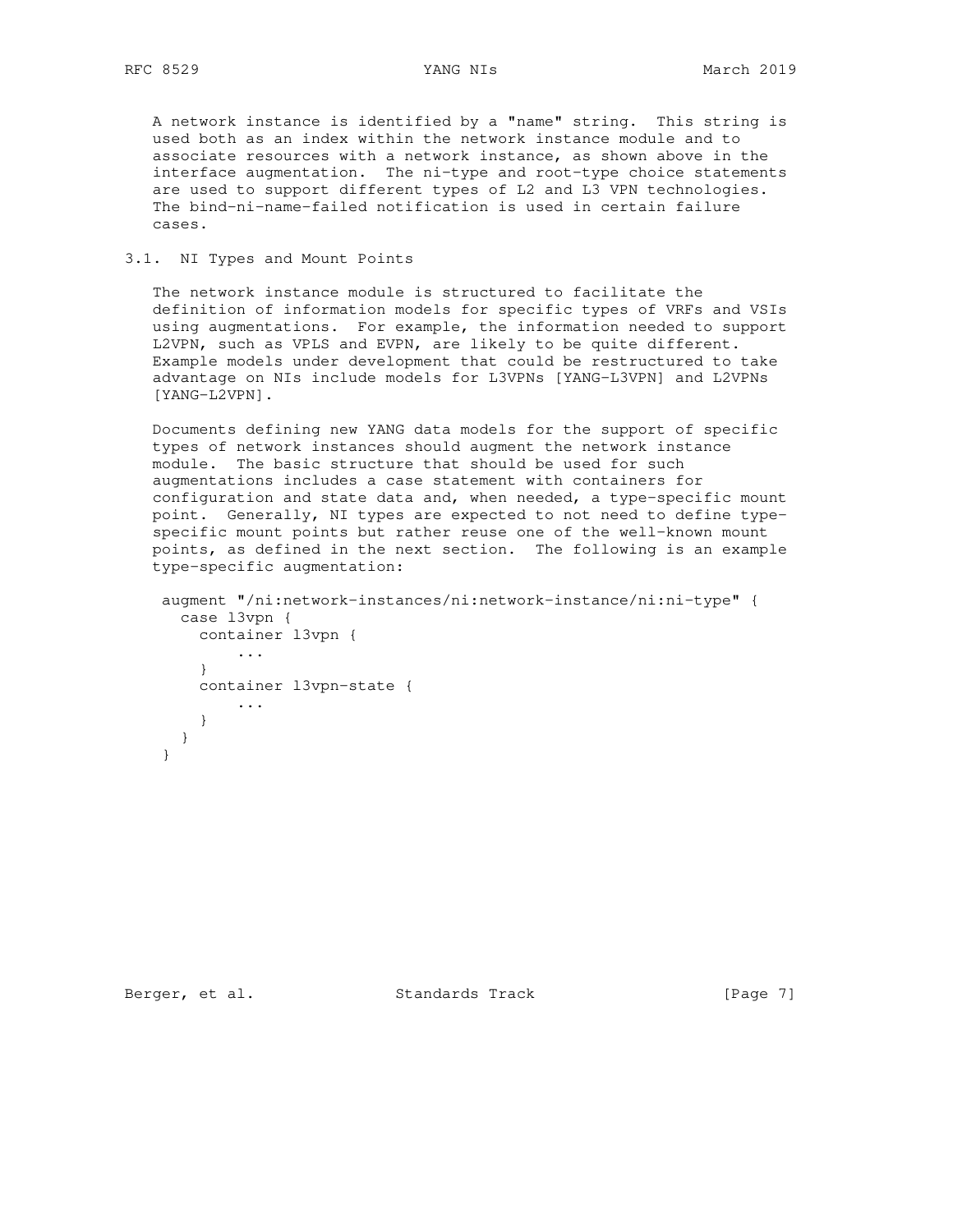# 3.1.1. Well-Known Mount Points

 YANG Schema Mount [RFC8528] identifies mount points by name within a module. This definition allows for the definition of mount points whose schema can be shared across NI types. As discussed above, ni-types largely differ in the configuration information needed in the core/top-level instance to support the NI, rather than in the information represented within an NI. This allows the use of shared mount points across certain NI types.

 The expectation is that there are actually very few different schemas that need to be defined to support NIs for an implementation. In particular, it is expected that the following three forms of NI schema are needed, and each can be defined with a well-known mount point that can be reused by future modules defining NI types.

The three well-known mount points are:

### vrf-root

vrf-root is intended for use with L3VPN-type NI types.

### vsi-root

vsi-root is intended for use with L2VPN-type Ni types.

### vv-root

 vv-root is intended for use with NI types that simultaneously support L2VPN bridging and L3VPN routing capabilities.

 Future model definitions should use the above mount points whenever possible. When a well-known mount point isn't appropriate, a model may define a type-specific mount point via augmentation.

Berger, et al. Standards Track [Page 8]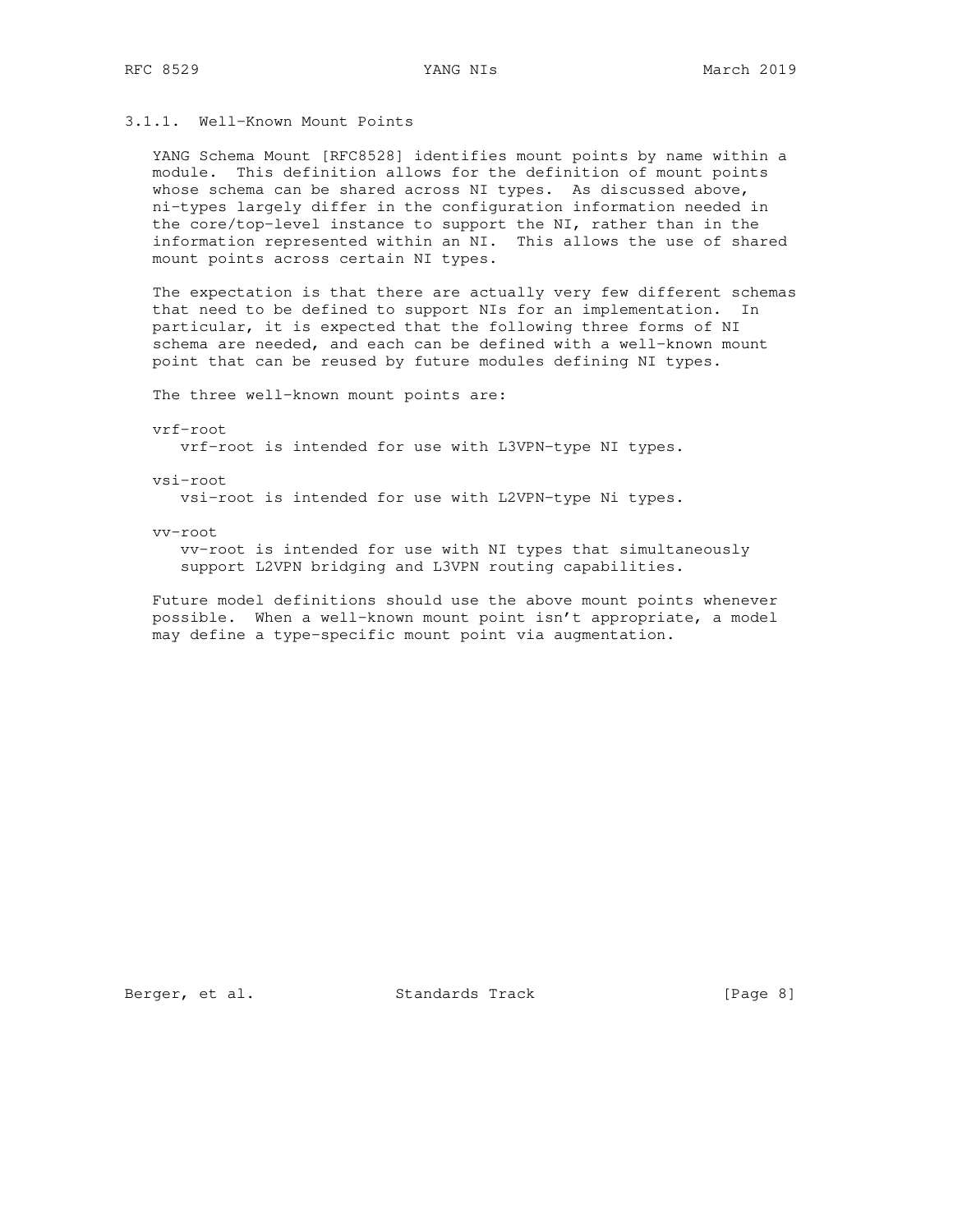## 3.1.2. NI Type Example

 The following is an example of an L3VPN VRF using a hypothetical augmentation to the network instance schema defined in [YANG-L3VPN]. More detailed examples can be found in Appendix A.

 module: ietf-network-instance +--rw network-instances +--rw network-instance\* [name] +--rw name string +--rw enabled? boolean +--rw description? string +--rw (ni-type)? | +--:(l3vpn) | +--rw l3vpn:l3vpn  $| ... //$  config data | +--ro l3vpn:l3vpn-state | ... // state data +--rw (root-type) +--:(vrf-root) +--mp vrf-root +--rw rt:routing/ | +--rw router-id? yang:dotted-quad | +--rw control-plane-protocols | +--rw control-plane-protocol\* [type name] | +--rw ospf:ospf | +--rw area\* [area-id] | +--rw interfaces | +--rw interface\* [name] | +--rw name if:interface-ref | +--rw cost? uint16 +--ro if:interfaces@ | ...

 This shows YANG Routing Management [RFC8349] and YANG OSPF [YANG-OSPF] as mounted modules. The mounted modules can reference interface information via a parent-reference to the containers defined in [RFC8343].

## 3.2. NIs and Interfaces

 Interfaces are a crucial part of any network device's configuration and operational state. They generally include a combination of raw physical interfaces, link-layer interfaces, addressing configuration, and logical interfaces that may not be tied to any physical interface. Several system services and Layer 2 and Layer 3 protocols

Berger, et al. Standards Track [Page 9]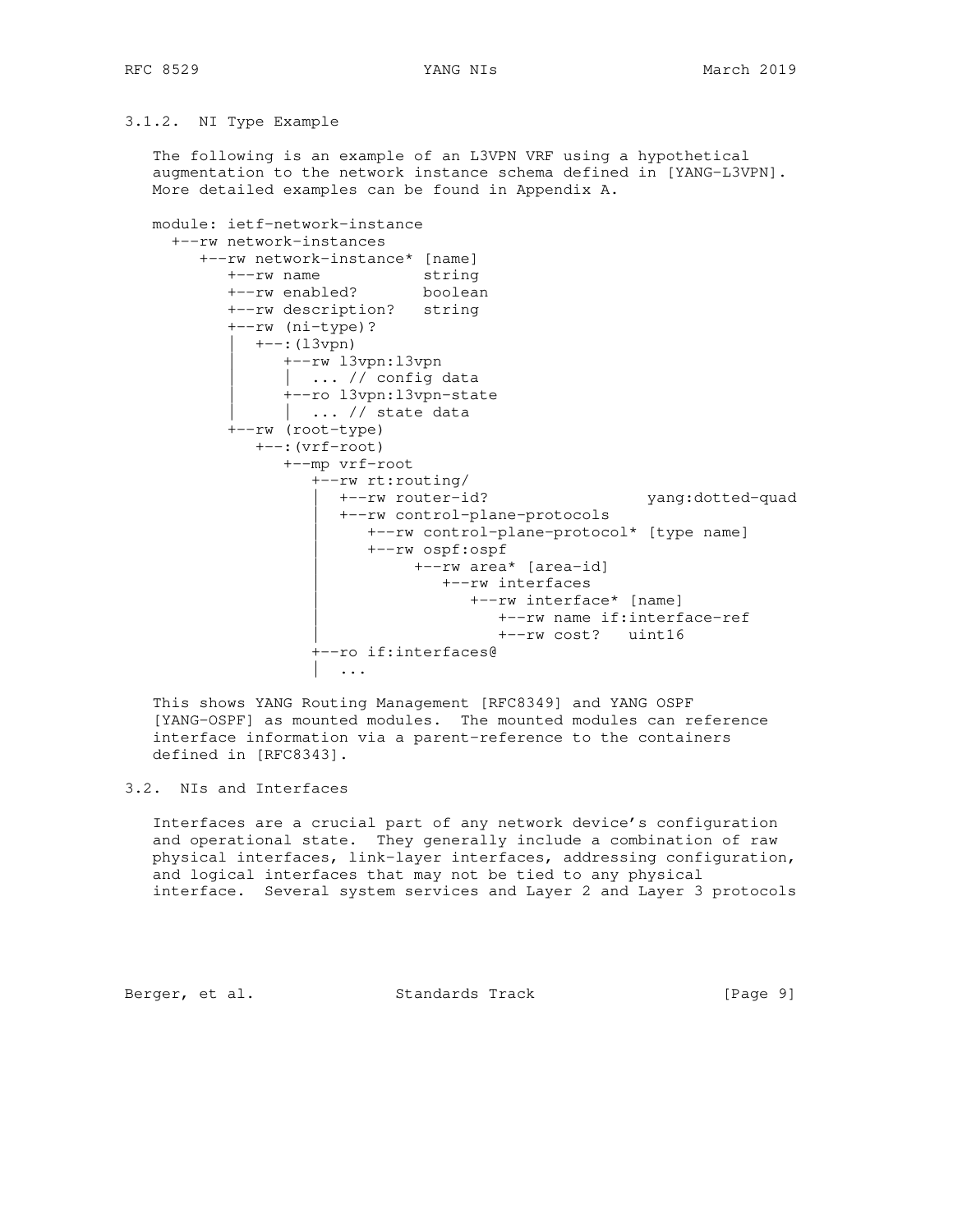may also associate configuration or operational state data with different types of interfaces (these relationships are not shown for simplicity). The interface management model is defined by [RFC8343].

 As shown below, the network instance module augments the existing interface management model by adding a name that is used on interface or sub-interface types to identify an associated network instance. Similarly, this name is also added for IPv4 and IPv6 types, as defined in [RFC8344].

 The following is an example of envisioned usage. The interfaces container includes a number of commonly used components as examples:

| module: ietf-interfaces                       |                           |  |
|-----------------------------------------------|---------------------------|--|
| +--rw interfaces                              |                           |  |
| +--rw interface* [name]                       |                           |  |
| $+--rw$ name                                  | string                    |  |
| $+--rw$ ip:ipv4!                              |                           |  |
| +--rw ip:enabled?                             | boolean                   |  |
| +--rw ip:forwarding?                          | boolean                   |  |
| $+--rw$ ip: $mtu$ ?                           | uint16                    |  |
| +--rw ip:address* [ip]                        |                           |  |
| $+--rw$ ip:ip                                 | inet:ipv4-address-no-zone |  |
| $+--rw$ (ip:subnet)                           |                           |  |
| +--: (ip:prefix-length)                       |                           |  |
| +--rw ip:prefix-length? uint8                 |                           |  |
| $+--$ : (ip:netmask)                          |                           |  |
| +--rw ip:netmask?                             | yang:dotted-quad          |  |
| +--rw ip:neighbor* [ip]                       |                           |  |
| $+--rw$ ip:ip                                 | inet:ipv4-address-no-zone |  |
| +--rw ip:link-layer-address yang:phys-address |                           |  |
| +--rw ni:bind-network-instance-name?          | string                    |  |
| +--rw ni:bind-network-instance-name?          | string                    |  |

 The "ietf-interfaces" module [RFC8343] is structured to include all interfaces in a flat list, without regard to virtual instances (e.g., VRFs) supported on the device. The bind-network-instance-name leaf provides the association between an interface and its associated NI (e.g., VRF or VSI). Note that as currently defined, to assign an interface to both an LNE and an NI, the interface would first be assigned to the LNE using the mechanisms defined in [RFC8530] and then, within that LNE's interface module, the LNE's representation of that interface would be assigned to an NI.

Berger, et al. Standards Track [Page 10]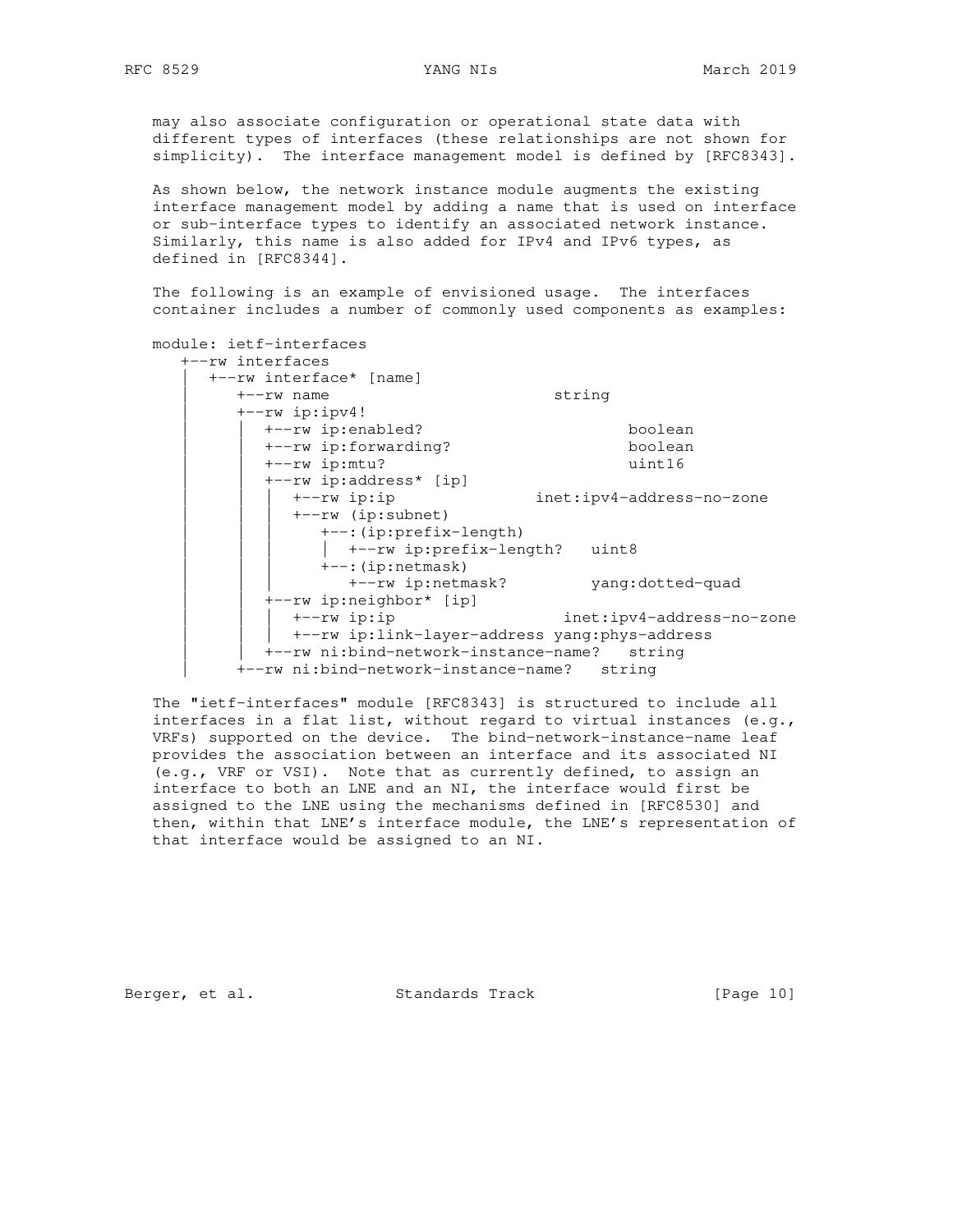## 3.3. Network Instance Management

 Modules that may be used to represent network instance information will be available under the "root" mount point specific to the ni-type. The "shared-schema" method defined in the "ietf-yang schema-mount" module [RFC8528] MUST be used to identify accessible modules. A future version of this document could relax this requirement. Mounted modules SHOULD be defined with access, via the appropriate schema mount parent-references [RFC8528], to device resources such as interfaces. An implementation MAY choose to restrict parent-referenced information to information related to a specific instance. For example, it might only allow references to interfaces that have a "bind-network-instance-name" that is identical to the instance's "name".

 All modules that represent control-plane and data-plane information may be present at the "root" mount point and accessible via paths modified per [RFC8528]. The list of available modules is expected to be implementation dependent, as is the method used by an implementation to support NIs.

 For example, the following could be used to define the data organization of the example NI shown in Section 3.1.2:

```
 "ietf-yang-schema-mount:schema-mounts": {
        "mount-point": [
          {
            "module": "ietf-network-instance",
            "label": "vrf-root",
            "shared-schema": {
              "parent-reference": [
               \sqrt{a} /* [namespace-uri() = 'urn:ietf:...:ietf-interfaces']"
 ]
            }
          }
        ]
      }
```
 Module data identified according to the ietf-yang-schema-mount module will be instantiated under the mount point identified under "mount-point". These modules will be able to reference information for nodes belonging to top-level modules that are identified under "parent-reference". Parent-referenced information is available to clients via their top-level paths only and not under the associated mount point.

Berger, et al. Standards Track [Page 11]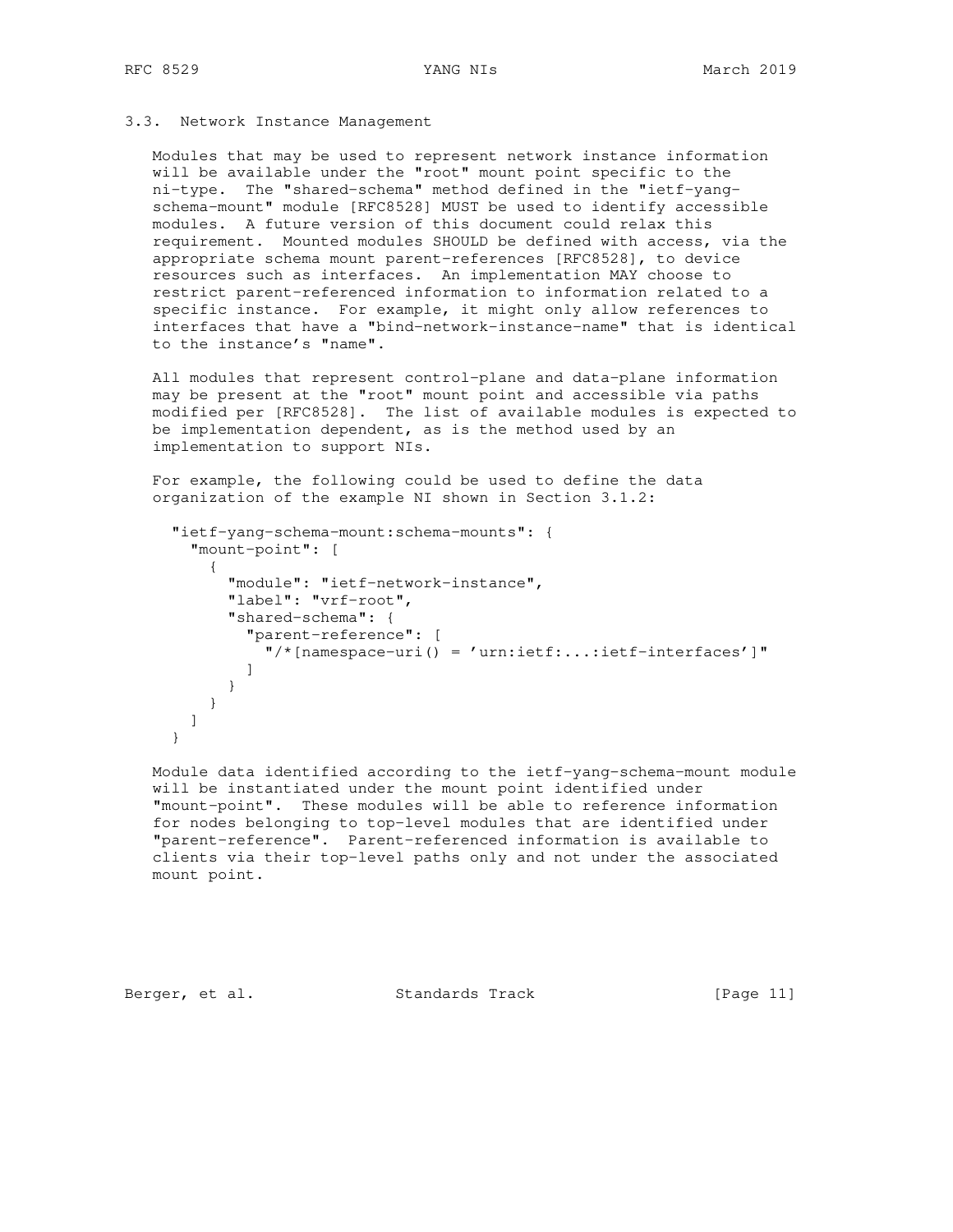To allow a client to understand the previously mentioned instance restrictions on parent-referenced information, an implementation MAY represent such restrictions in the "parent-reference" leaf-list. For example:

```
 "namespace": [
   {
     "prefix": "if",
     "uri": "urn:ietf:params:xml:ns:yang:ietf-interfaces"
   },
   {
     "prefix": "ni",
     "uri": "urn:ietf:params:xml:ns:yang:ietf-network-instance"
  }
\frac{1}{2},
 "mount-point": [
   {
     "module": "ietf-network-instance",
     "label": "vrf-root",
     "shared-schema": {
       "parent-reference": [
         "/if:interfaces/if:interface
            [ni:bind-network-instance-name = current() / . . / ni:name] "/if:interfaces/if:interface/ip:ipv4
            [ni:bind-network-instance-name = current() / . . / ni:name] "/if:interfaces/if:interface/ip:ipv6
            [ni:bind-network-instance-name = current() / ... /ni.name] ]
     }
   }
\cdot
```
Berger, et al. Standards Track [Page 12]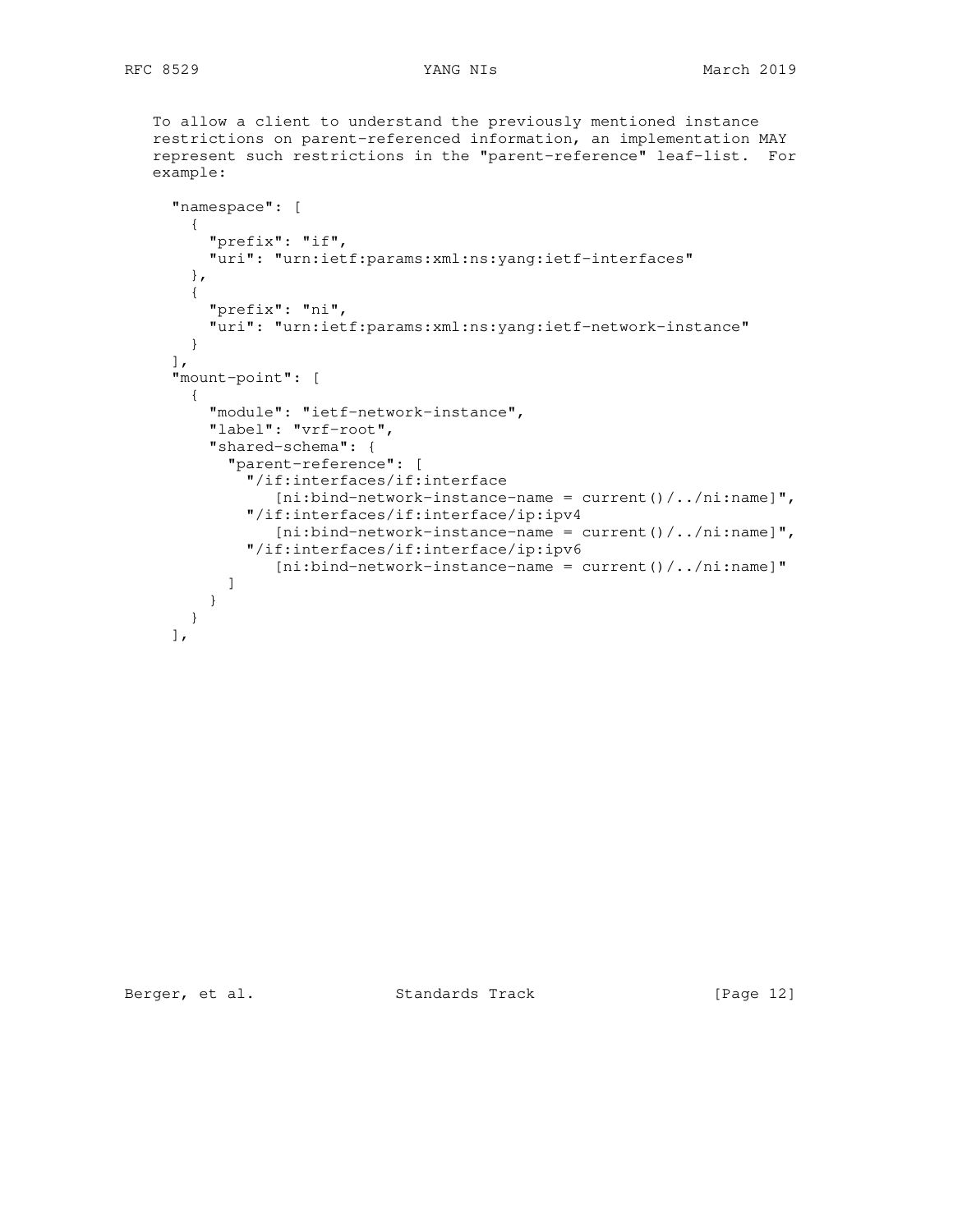```
 The same such "parent-reference" restrictions for non-NMDA
    implementations can be represented based on [RFC8343] and [RFC8344]
    as:
      "namespace": [
        {
          "prefix": "if",
          "uri": "urn:ietf:params:xml:ns:yang:ietf-interfaces"
        },
        {
          "prefix": "ni",
          "uri": "urn:ietf:params:xml:ns:yang:ietf-network-instance"
        }
     \frac{1}{2},
      "mount-point": [
        {
          "module": "ietf-network-instance",
          "label": "vrf-root",
          "shared-schema": {
            "parent-reference": [
              "/if:interfaces/if:interface
                 [ni:bind-network-instance-name = current() / . . / ni.name] "/if:interfaces-state/if:interface
                 [if:name = /if:interfaces/if:interface][ni:bind-ni-name = current() / . . / ni:name]/if:name] "/if:interfaces/if:interface/ip:ipv4
                 [ni:bind-network-instance-name = current() / . . /ni.name] "
               "/if:interfaces-state/if:interface/ip:ipv4
                  [if:name = /if:interfaces/if:interface/ip:ipv4
                   [ni:bind-ni-name = current() / . . / ni:name] / if:name] "/if:interfaces/if:interface/ip:ipv6
                 [ni:bind-network-instance-name = current() / . . /ni.name] "
               "/if:interfaces-state/if:interface/ip:ipv6
                  [if:name = /if:interfaces/if:interface/ip:ipv6
                   [ni:bind-ni-name = current() / . . / ni:name] / if:name]<sub>[</sub> ]<br>【 】
          }
        }
      ],
```
Berger, et al. Standards Track [Page 13]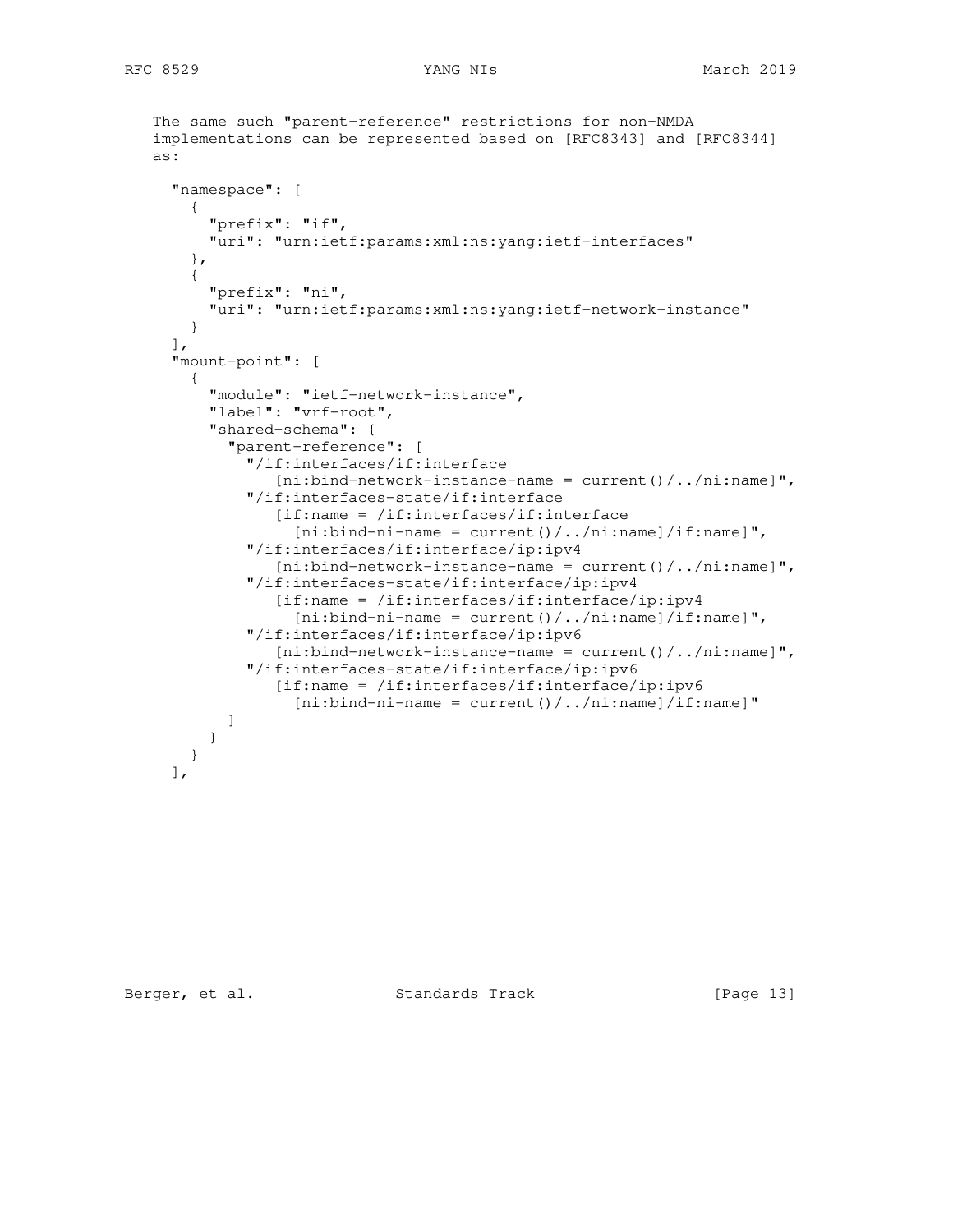# 3.4. Network Instance Instantiation

 Network instances may be controlled by clients using existing list operations. When a list entry is created, a new instance is instantiated. The models mounted under an NI root are expected to be dependent on the server implementation. When a list entry is deleted, an existing network instance is destroyed. For more information, see Section 7.8.6 of [RFC7950].

 Once instantiated, host network device resources can be associated with the new NI. As previously mentioned, this document augments ietf-interfaces with the bind-ni-name leaf to support such associations for interfaces. When a bind-ni-name is set to a valid NI name, an implementation MUST take whatever steps are internally necessary to assign the interface to the NI or provide an error message (defined below) with an indication of why the assignment failed. It is possible for the assignment to fail while processing the set operation or after asynchronous processing. Error notification in the latter case is supported via a notification.

## 4. Security Considerations

 The YANG modules specified in this document define a schema for data that is designed to be accessed via network management protocols such as NETCONF [RFC6241] or RESTCONF [RFC8040]. The lowest NETCONF layer is the secure transport layer, and the mandatory-to-implement secure transport is Secure Shell (SSH) [RFC6242]. The lowest RESTCONF layer is HTTPS, and the mandatory-to-implement secure transport is TLS [RFC8446].

 The Network Configuration Access Control Model (NACM) [RFC8341] provides the means to restrict access for particular NETCONF or RESTCONF users to a preconfigured subset of all available NETCONF or RESTCONF protocol operations and content.

 There are two different sets of security considerations to consider in the context of this document. One set is security related to information contained within mounted modules. The security considerations for mounted modules are not substantively changed based on the information being accessible within the context of an NI. For example, when considering the modules defined in [RFC8349], the security considerations identified in that document are equally applicable, whether those modules are accessed at a server's root or under an NI instance's root node.

Berger, et al. Standards Track [Page 14]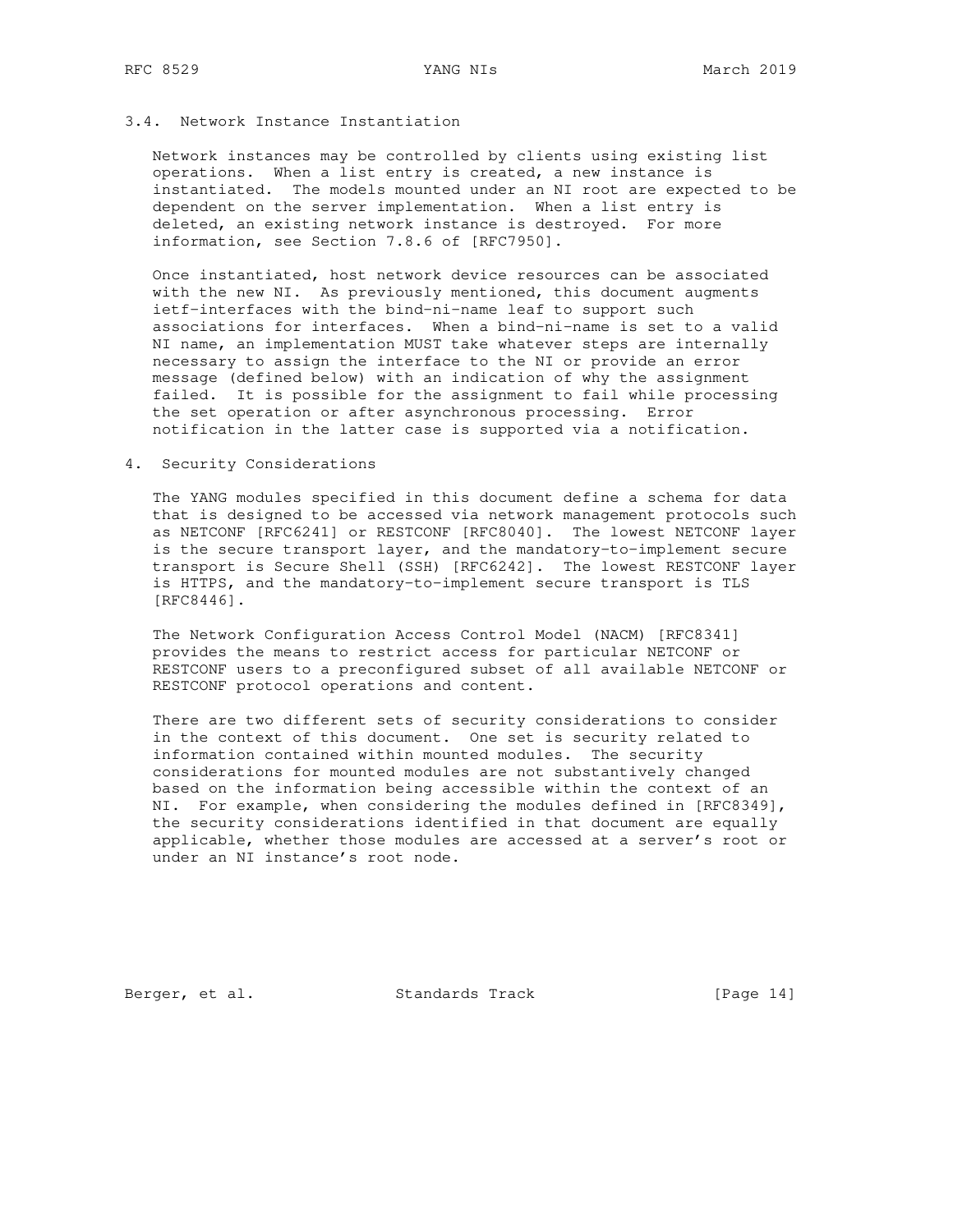The second area for consideration is information contained in the NI module itself. NI information represents network configuration and route distribution policy information. As such, the security of this information is important, but it is fundamentally no different than any other interface or routing configuration information that has already been covered in [RFC8343] and [RFC8349].

 The vulnerable "config true" parameters and subtrees are the following:

 /network-instances/network-instance: This list specifies the network instances and the related control plane protocols configured on a device.

 /if:interfaces/if:interface/\*/bind-network-instance-name: This leaf indicates the NI instance to which an interface is assigned.

 Unauthorized access to any of these lists can adversely affect the routing subsystem of both the local device and the network. This may lead to network malfunctions, delivery of packets to inappropriate destinations, and other problems.

5. IANA Considerations

This document registers a URI in the "IETF XML Registry" [RFC3688].

URI: urn:ietf:params:xml:ns:yang:ietf-network-instance

Registrant Contact: The IESG.

XML: N/A, the requested URI is an XML namespace.

 This document registers a YANG module in the "YANG Module Names" registry [RFC6020].

 name: ietf-network-instance namespace: urn:ietf:params:xml:ns:yang:ietf-network-instance prefix: ni reference: RFC 8529

Berger, et al. Standards Track [Page 15]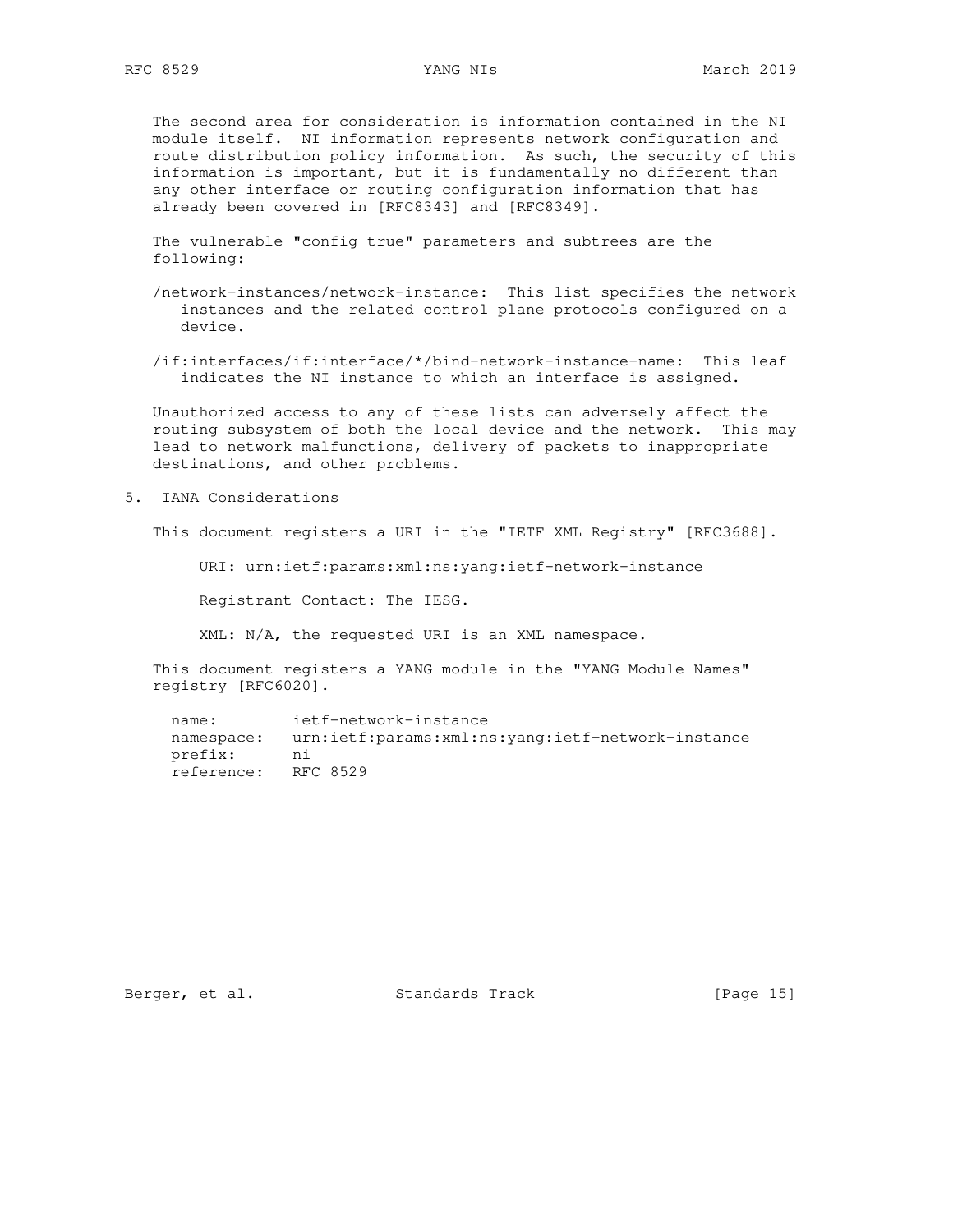```
6. Network Instance Model
```

```
 The structure of the model defined in this document is described by
    the YANG module below.
    <CODE BEGINS> file "ietf-network-instance@2019-01-21.yang"
   module ietf-network-instance {
     yang-version 1.1;
     namespace "urn:ietf:params:xml:ns:yang:ietf-network-instance";
     prefix ni;
     // import some basic types
      import ietf-interfaces {
       prefix if;
       reference
         "RFC 8343: A YANG Data Model for Interface Management";
      }
      import ietf-ip {
       prefix ip;
       reference
         "RFC 8344: A YANG Data Model for IP Management";
 }
      import ietf-yang-schema-mount {
       prefix yangmnt;
       reference
          "RFC 8528: YANG Schema Mount";
      }
     organization
        "IETF Routing Area (rtgwg) Working Group";
      contact
        "WG Web: <https://datatracker.ietf.org/wg/rtgwg>
        WG List: <mailto:rtgwg@ietf.org>
        Author: Lou Berger
                  <mailto:lberger@labn.net>
        Author: Christian Hopps
                  <mailto:chopps@chopps.org>
        Author: Acee Lindem
                  <mailto:acee@cisco.com>
        Author: Dean Bogdanovic
                  <mailto:ivandean@gmail.com>";
      description
        "This module is used to support multiple network instances
        within a single physical or virtual device. Network
        instances are commonly known as VRFs (VPN Routing and
        Forwarding) and VSIs (Virtual Switching Instances).
Berger, et al. Standards Track [Page 16]
```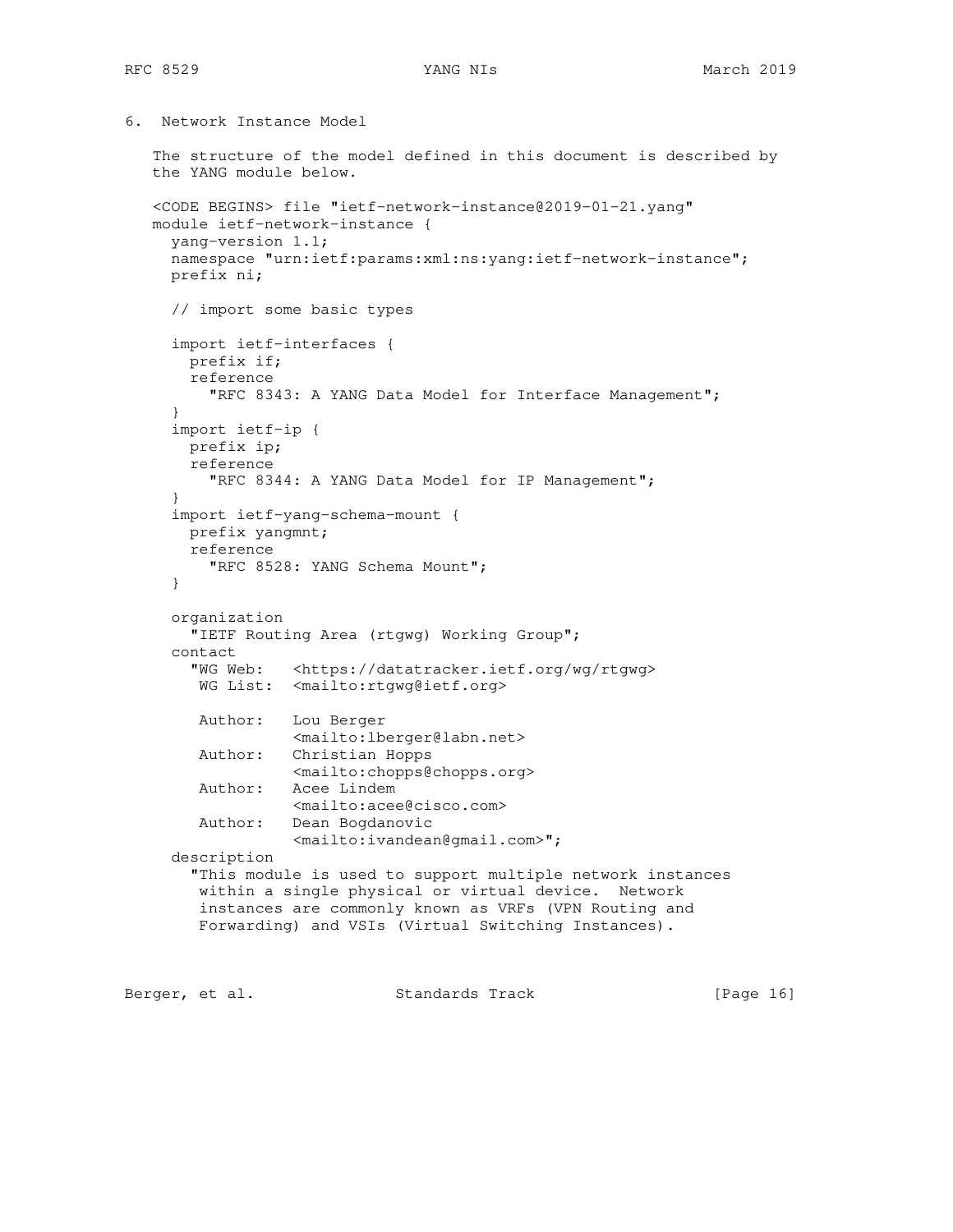```
 The key words 'MUST', 'MUST NOT', 'REQUIRED', 'SHALL',
 'SHALL NOT', 'SHOULD', 'SHOULD NOT', 'RECOMMENDED',
         'NOT RECOMMENDED', 'MAY', and 'OPTIONAL' in this document
         are to be interpreted as described in BCP 14 (RFC 2119)
         (RFC 8174) when, and only when, they appear in all capitals,
         as shown here.
        Copyright (c) 2019 IETF Trust and the persons identified as
        authors of the code. All rights reserved.
        Redistribution and use in source and binary forms, with or
        without modification, is permitted pursuant to, and subject
        to the license terms contained in, the Simplified BSD
        License set forth in Section 4.c of the IETF Trust's Legal
        Provisions Relating to IETF Documents
         (https://trustee.ietf.org/license-info).
        This version of this YANG module is part of RFC 8529; see
        the RFC itself for full legal notices.";
     revision 2019-01-21 {
       description
         "Initial revision.";
       reference
         "RFC 8529";
     }
     // top-level device definition statements
     container network-instances {
       description
          "Network instances, each of which consists of
          VRFs and/or VSIs.";
       reference
          "RFC 8349: A YANG Data Model for Routing Management";
       list network-instance {
         key "name";
         description
           "List of network instances.";
         leaf name {
           type string;
           mandatory true;
           description
              "device-scoped identifier for the network
              instance.";
 }
         leaf enabled {
           type boolean;
```
Berger, et al. Standards Track [Page 17]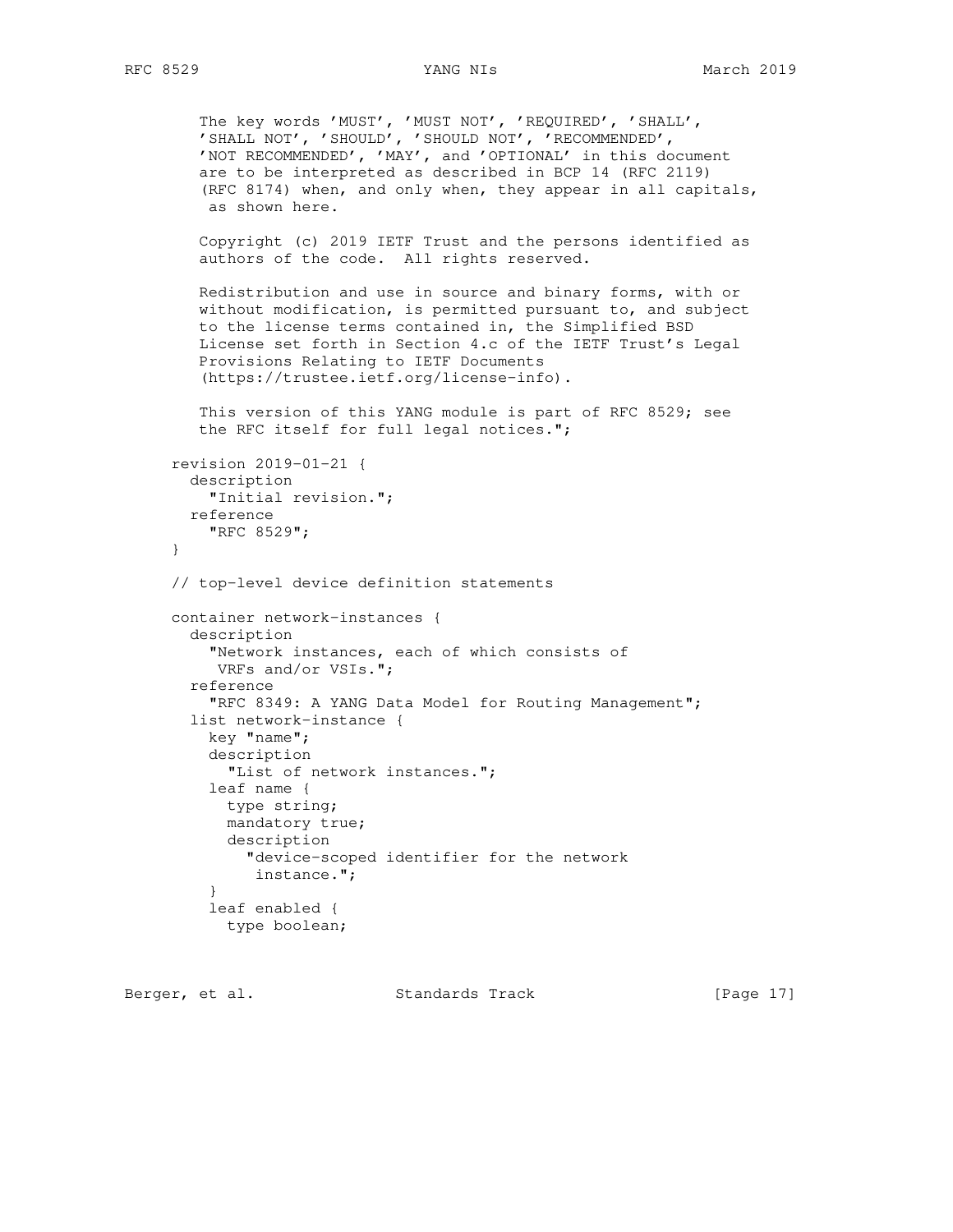```
 default "true";
           description
             "Flag indicating whether or not the network
              instance is enabled.";
 }
         leaf description {
           type string;
           description
             "Description of the network instance
             and its intended purpose.";
 }
         choice ni-type {
           description
             "This node serves as an anchor point for different types
              of network instances. Each 'case' is expected to
              differ in terms of the information needed in the
              parent/core to support the NI and may differ in their
              mounted-schema definition. When the mounted schema is
              not expected to be the same for a specific type of NI,
              a mount point should be defined.";
 }
         choice root-type {
           mandatory true;
           description
             "Well-known mount points.";
           container vrf-root {
             description
               "Container for mount point.";
             yangmnt:mount-point "vrf-root" {
               description
                 "Root for L3VPN-type models. This will typically
                 not be an inline-type mount point.";
 }
 }
           container vsi-root {
             description
               "Container for mount point.";
             yangmnt:mount-point "vsi-root" {
               description
                 "Root for L2VPN-type models. This will typically
                  not be an inline-type mount point.";
 }
 }
           container vv-root {
             description
               "Container for mount point.";
             yangmnt:mount-point "vv-root" {
               description
```
Berger, et al. Standards Track [Page 18]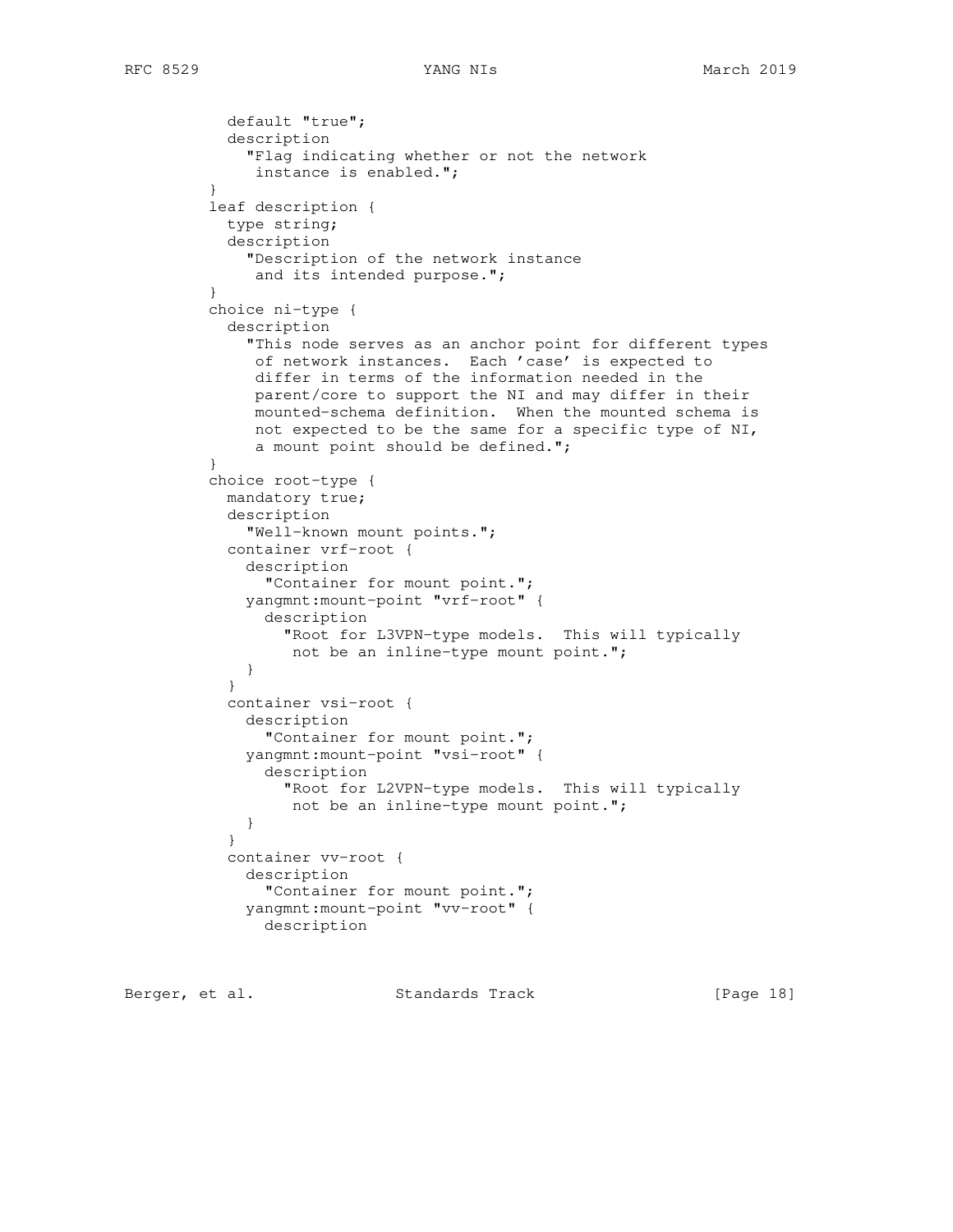```
 "Root models that support both L2VPN-type bridging
                  and L3VPN-type routing. This will typically
                  not be an inline-type mount point.";
 }
 }
 }
       }
     }
     // augment statements
     augment "/if:interfaces/if:interface" {
       description
         "Add a node for the identification of the network
          instance associated with the information configured
          on a interface.
          Note that a standard error will be returned if the
          identified leafref isn't present. If an interface cannot
          be assigned for any other reason, the operation SHALL fail
          with an error-tag of 'operation-failed' and an
          error-app-tag of 'ni-assignment-failed'. A meaningful
          error-info that indicates the source of the assignment
          failure SHOULD also be provided.";
       leaf bind-ni-name {
         type leafref {
           path "/network-instances/network-instance/name";
 }
         description
           "Network instance to which an interface is bound.";
       }
     }
     augment "/if:interfaces/if:interface/ip:ipv4" {
       description
          "Add a node for the identification of the network
          instance associated with the information configured
          on an IPv4 interface.
          Note that a standard error will be returned if the
          identified leafref isn't present. If an interface cannot
          be assigned for any other reason, the operation SHALL fail
          with an error-tag of 'operation-failed' and an
          error-app-tag of 'ni-assignment-failed'. A meaningful
          error-info that indicates the source of the assignment
          failure SHOULD also be provided.";
       leaf bind-ni-name {
         type leafref {
           path "/network-instances/network-instance/name";
```
Berger, et al. Standards Track [Page 19]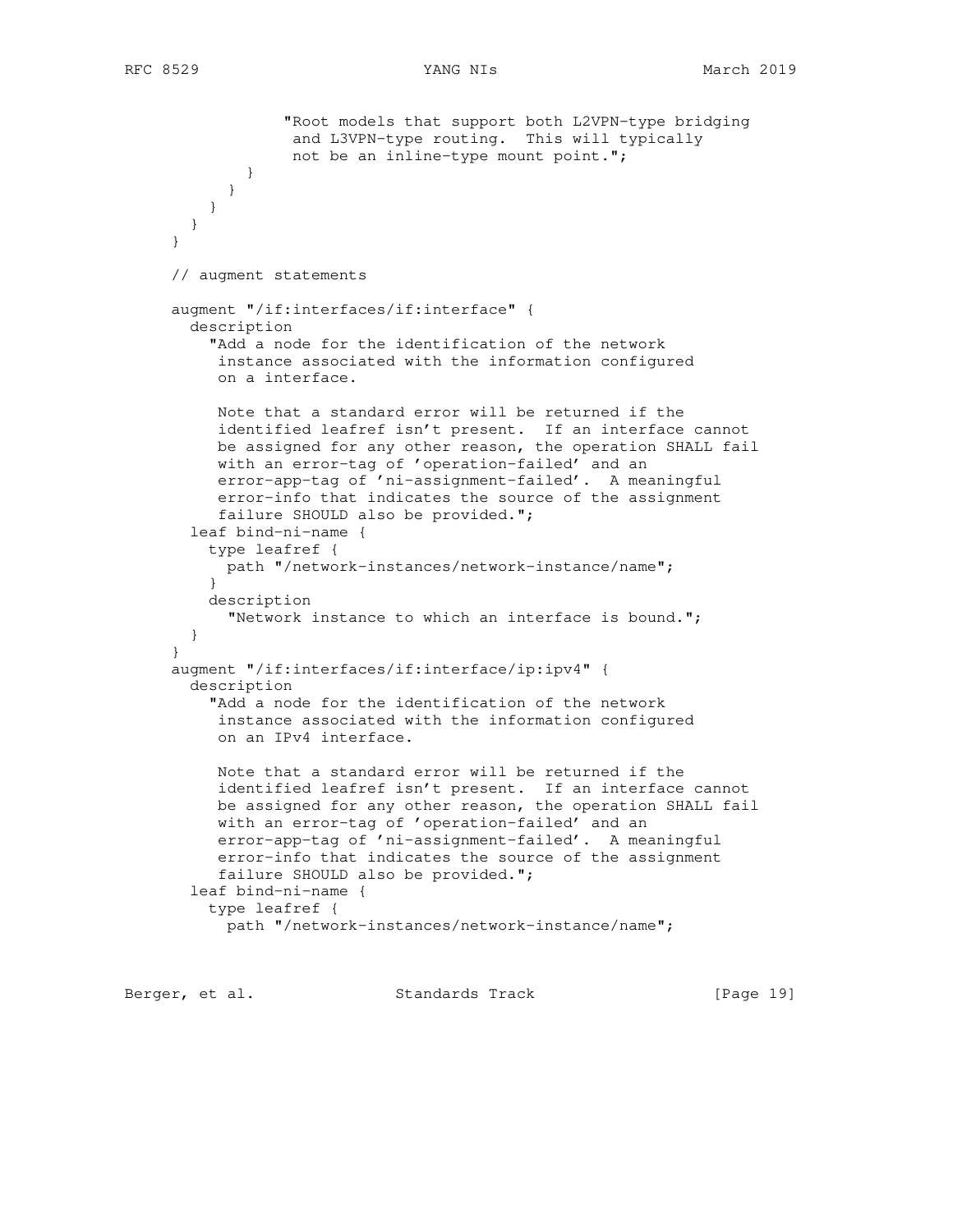```
 }
         description
            "Network instance to which IPv4 interface is bound.";
        }
      }
     augment "/if:interfaces/if:interface/ip:ipv6" {
        description
          "Add a node for the identification of the network
          instance associated with the information configured
          on an IPv6 interface.
          Note that a standard error will be returned if the
          identified leafref isn't present. If an interface cannot
          be assigned for any other reason, the operation SHALL fail
           with an error-tag of 'operation-failed' and an
          error-app-tag of 'ni-assignment-failed'. A meaningful
           error-info that indicates the source of the assignment
           failure SHOULD also be provided.";
       leaf bind-ni-name {
         type leafref {
           path "/network-instances/network-instance/name";
         }
         description
            "Network instance to which IPv6 interface is bound.";
        }
      }
     // notification statements
     notification bind-ni-name-failed {
       description
          "Indicates an error in the association of an interface to an
          NI. Only generated after success is initially returned when
          bind-ni-name is set.
          Note: Some errors may need to be reported for multiple
          associations, e.g., a single error may need to be reported
          for an IPv4 and an IPv6 bind-ni-name.
          At least one container with a bind-ni-name leaf MUST be
          included in this notification.";
        leaf name {
         type leafref {
           path "/if:interfaces/if:interface/if:name";
         }
         mandatory true;
         description
            "Contains the interface name associated with the
```
Berger, et al. Standards Track [Page 20]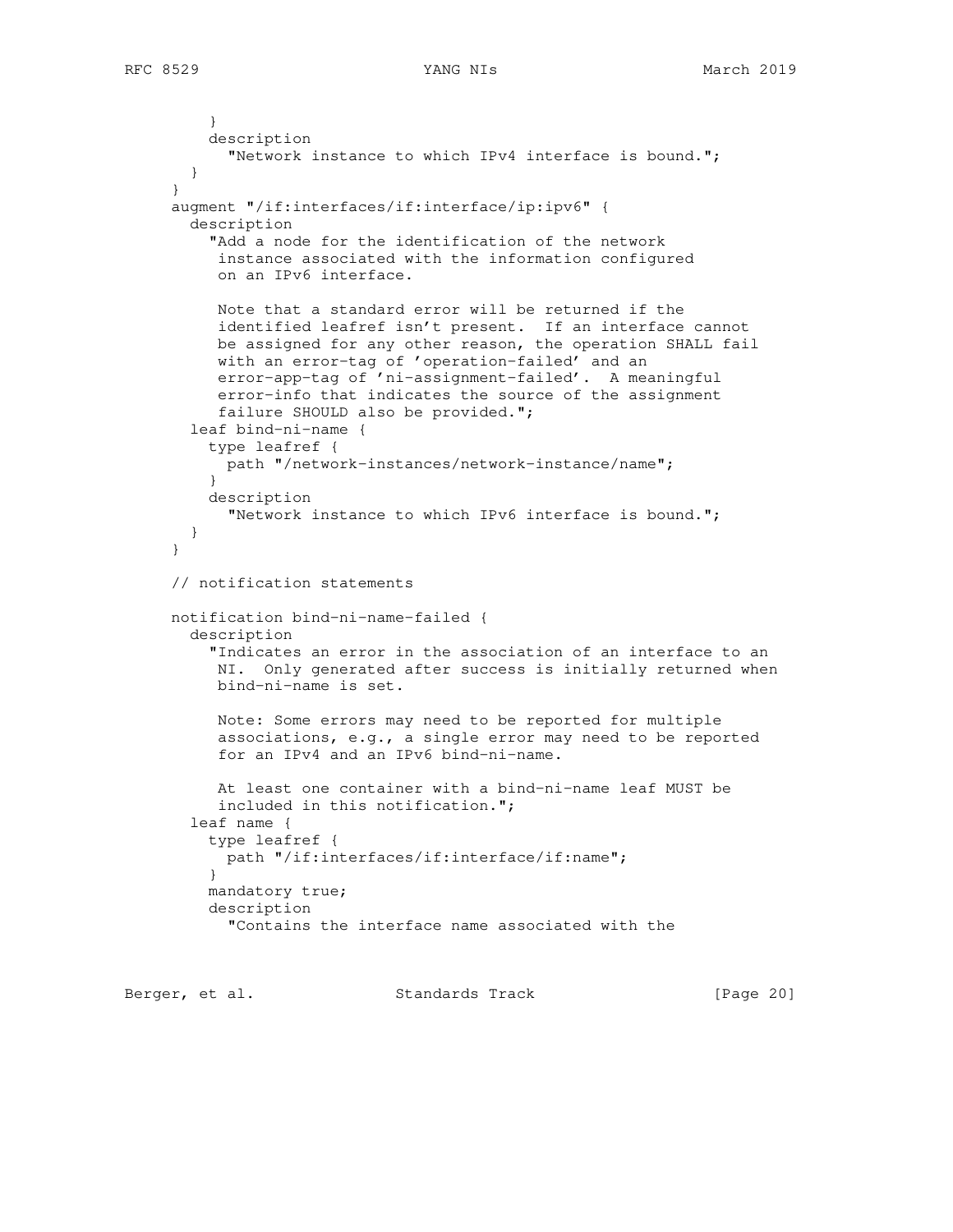```
 failure.";
        }
        container interface {
          description
            "Generic interface type.";
          leaf bind-ni-name {
            type leafref {
             path "/if:interfaces/if:interface"
                 + "/ni:bind-ni-name";
            }
            description
              "Contains the bind-ni-name associated with the
               failure.";
          }
        }
        container ipv4 {
          description
            "IPv4 interface type.";
          leaf bind-ni-name {
            type leafref {
             path "/if:interfaces/if:interface/ip:ipv4/ni:bind-ni-name";
            }
            description
              "Contains the bind-ni-name associated with the
               failure.";
 }
        }
        container ipv6 {
          description
            "IPv6 interface type.";
          leaf bind-ni-name {
            type leafref {
             path "/if:interfaces/if:interface/ip:ipv6"
                 + "/ni:bind-ni-name";
            }
            description
              "Contains the bind-ni-name associated with the
               failure.";
          }
        }
        leaf error-info {
         type string;
          description
            "Optionally, indicates the source of the assignment
            failure.";
        }
      }
   }
```
Berger, et al. Standards Track [Page 21]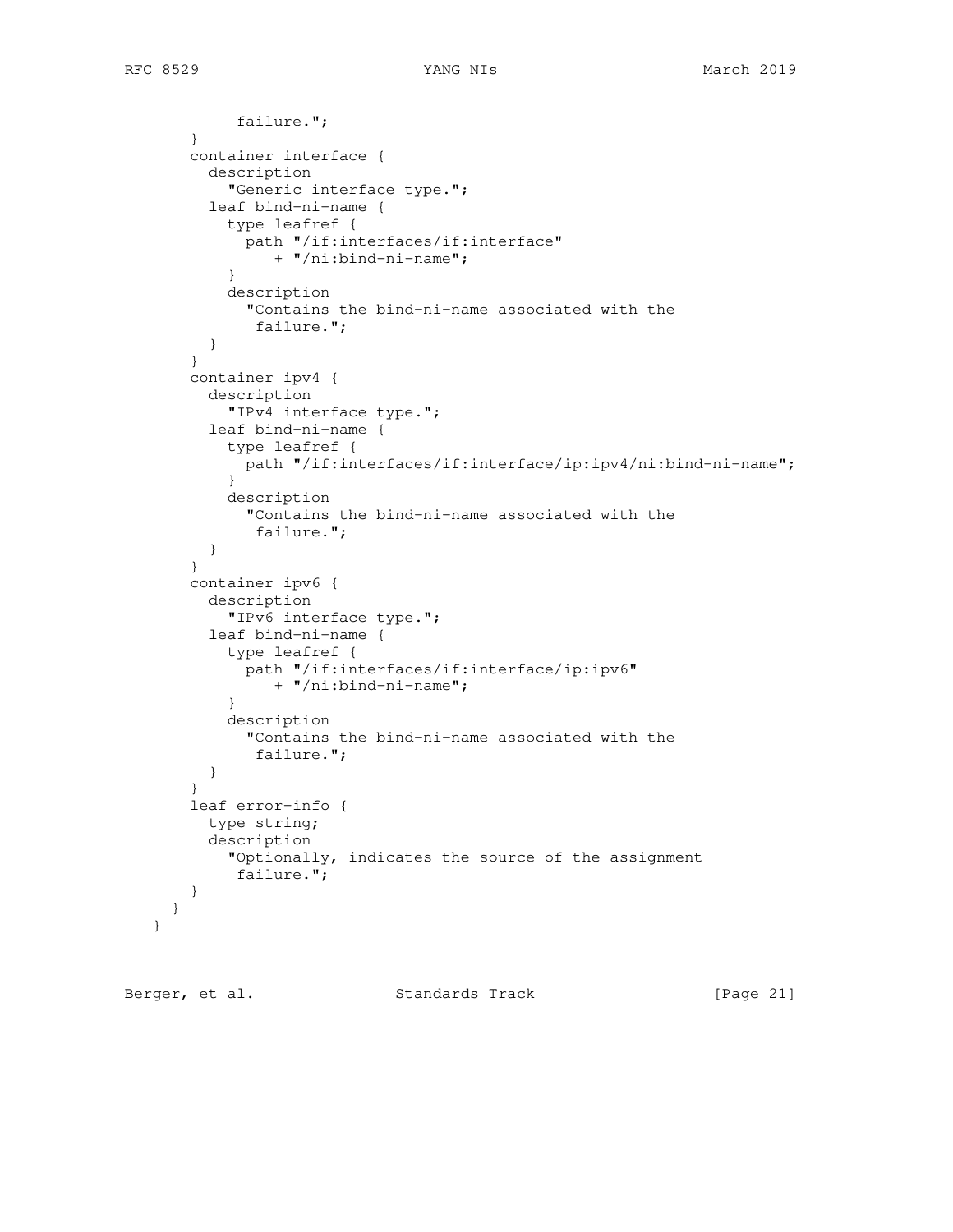<CODE ENDS>

- 7. References
- 7.1. Normative References
	- [RFC2119] Bradner, S., "Key words for use in RFCs to Indicate Requirement Levels", BCP 14, RFC 2119, DOI 10.17487/RFC2119, March 1997, <https://www.rfc-editor.org/info/rfc2119>.
	- [RFC3688] Mealling, M., "The IETF XML Registry", BCP 81, RFC 3688, DOI 10.17487/RFC3688, January 2004, <https://www.rfc-editor.org/info/rfc3688>.
	- [RFC6020] Bjorklund, M., Ed., "YANG A Data Modeling Language for the Network Configuration Protocol (NETCONF)", RFC 6020, DOI 10.17487/RFC6020, October 2010, <https://www.rfc-editor.org/info/rfc6020>.
	- [RFC6241] Enns, R., Ed., Bjorklund, M., Ed., Schoenwaelder, J., Ed., and A. Bierman, Ed., "Network Configuration Protocol (NETCONF)", RFC 6241, DOI 10.17487/RFC6241, June 2011, <https://www.rfc-editor.org/info/rfc6241>.
	- [RFC6242] Wasserman, M., "Using the NETCONF Protocol over Secure Shell (SSH)", RFC 6242, DOI 10.17487/RFC6242, June 2011, <https://www.rfc-editor.org/info/rfc6242>.
	- [RFC8040] Bierman, A., Bjorklund, M., and K. Watsen, "RESTCONF Protocol", RFC 8040, DOI 10.17487/RFC8040, January 2017, <https://www.rfc-editor.org/info/rfc8040>.
	- [RFC8174] Leiba, B., "Ambiguity of Uppercase vs Lowercase in RFC 2119 Key Words", BCP 14, RFC 8174, DOI 10.17487/RFC8174, May 2017, <https://www.rfc-editor.org/info/rfc8174>.
	- [RFC8340] Bjorklund, M. and L. Berger, Ed., "YANG Tree Diagrams", BCP 215, RFC 8340, DOI 10.17487/RFC8340, March 2018, <https://www.rfc-editor.org/info/rfc8340>.
	- [RFC8341] Bierman, A. and M. Bjorklund, "Network Configuration Access Control Model", STD 91, RFC 8341, DOI 10.17487/RFC8341, March 2018, <https://www.rfc-editor.org/info/rfc8341>.

Berger, et al. Standards Track [Page 22]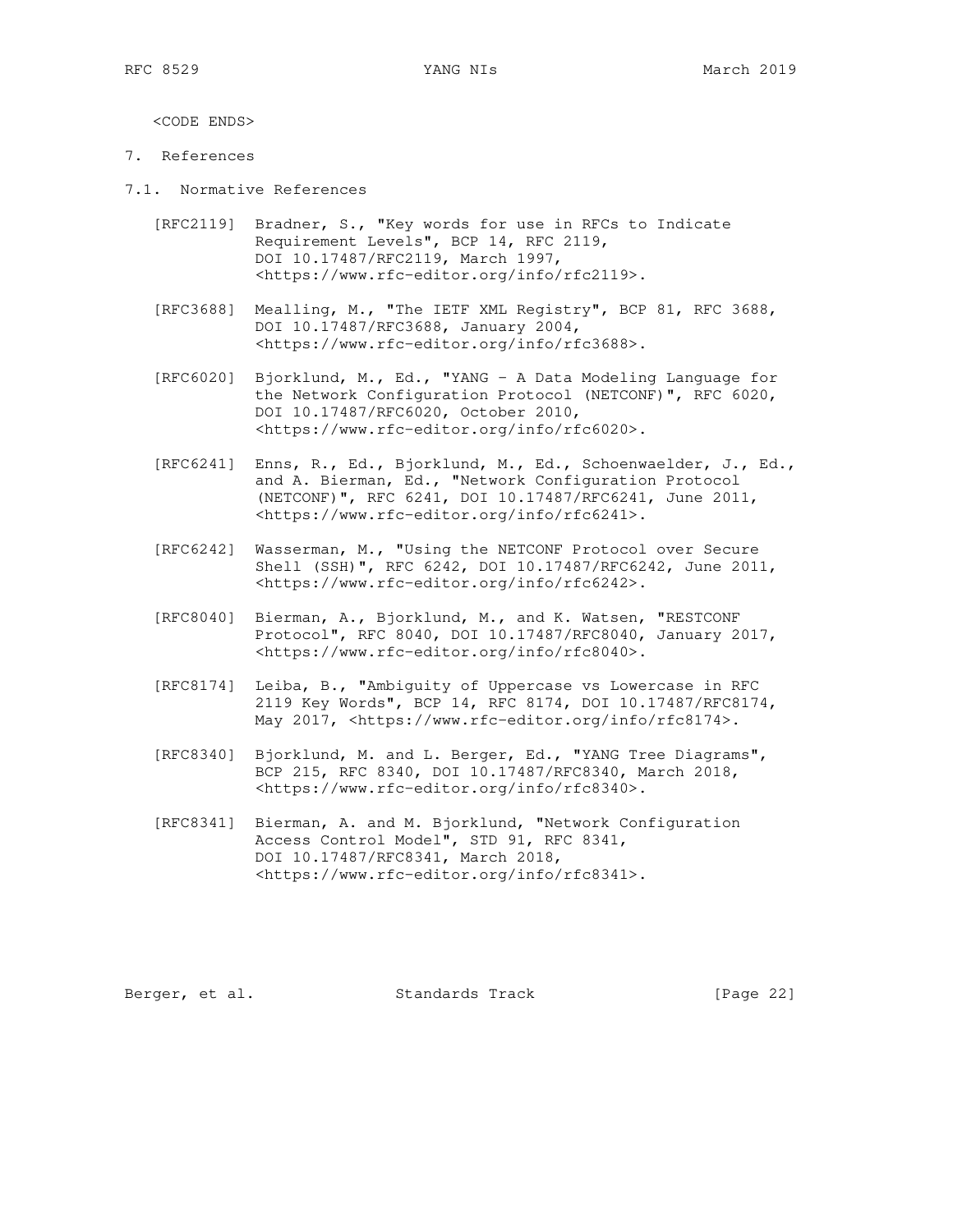- [RFC8342] Bjorklund, M., Schoenwaelder, J., Shafer, P., Watsen, K., and R. Wilton, "Network Management Datastore Architecture (NMDA)", RFC 8342, DOI 10.17487/RFC8342, March 2018, <https://www.rfc-editor.org/info/rfc8342>.
- [RFC8343] Bjorklund, M., "A YANG Data Model for Interface Management", RFC 8343, DOI 10.17487/RFC8343, March 2018, <https://www.rfc-editor.org/info/rfc8343>.
- [RFC8344] Bjorklund, M., "A YANG Data Model for IP Management", RFC 8344, DOI 10.17487/RFC8344, March 2018, <https://www.rfc-editor.org/info/rfc8344>.
- [RFC8446] Rescorla, E., "The Transport Layer Security (TLS) Protocol Version 1.3", RFC 8446, DOI 10.17487/RFC8446, August 2018, <https://www.rfc-editor.org/info/rfc8446>.
	- [RFC8528] Bjorklund, M. and L. Lhotka, "YANG Schema Mount", RFC 8528, DOI 10.17487/RFC8528, March 2019, <https://www.rfc-editor.org/info/rfc8528>.
- 7.2. Informative References
	- [RFC4026] Andersson, L. and T. Madsen, "Provider Provisioned Virtual Private Network (VPN) Terminology", RFC 4026, DOI 10.17487/RFC4026, March 2005, <https://www.rfc-editor.org/info/rfc4026>.
	- [RFC4364] Rosen, E. and Y. Rekhter, "BGP/MPLS IP Virtual Private Networks (VPNs)", RFC 4364, DOI 10.17487/RFC4364, February 2006, <https://www.rfc-editor.org/info/rfc4364>.
	- [RFC4664] Andersson, L., Ed. and E. Rosen, Ed., "Framework for Layer 2 Virtual Private Networks (L2VPNs)", RFC 4664, DOI 10.17487/RFC4664, September 2006, <https://www.rfc-editor.org/info/rfc4664>.
	- [RFC7950] Bjorklund, M., Ed., "The YANG 1.1 Data Modeling Language", RFC 7950, DOI 10.17487/RFC7950, August 2016, <https://www.rfc-editor.org/info/rfc7950>.
	- [RFC8349] Lhotka, L., Lindem, A., and Y. Qu, "A YANG Data Model for Routing Management (NMDA Version)", RFC 8349, DOI 10.17487/RFC8349, March 2018, <https://www.rfc-editor.org/info/rfc8349>.

Berger, et al. Standards Track [Page 23]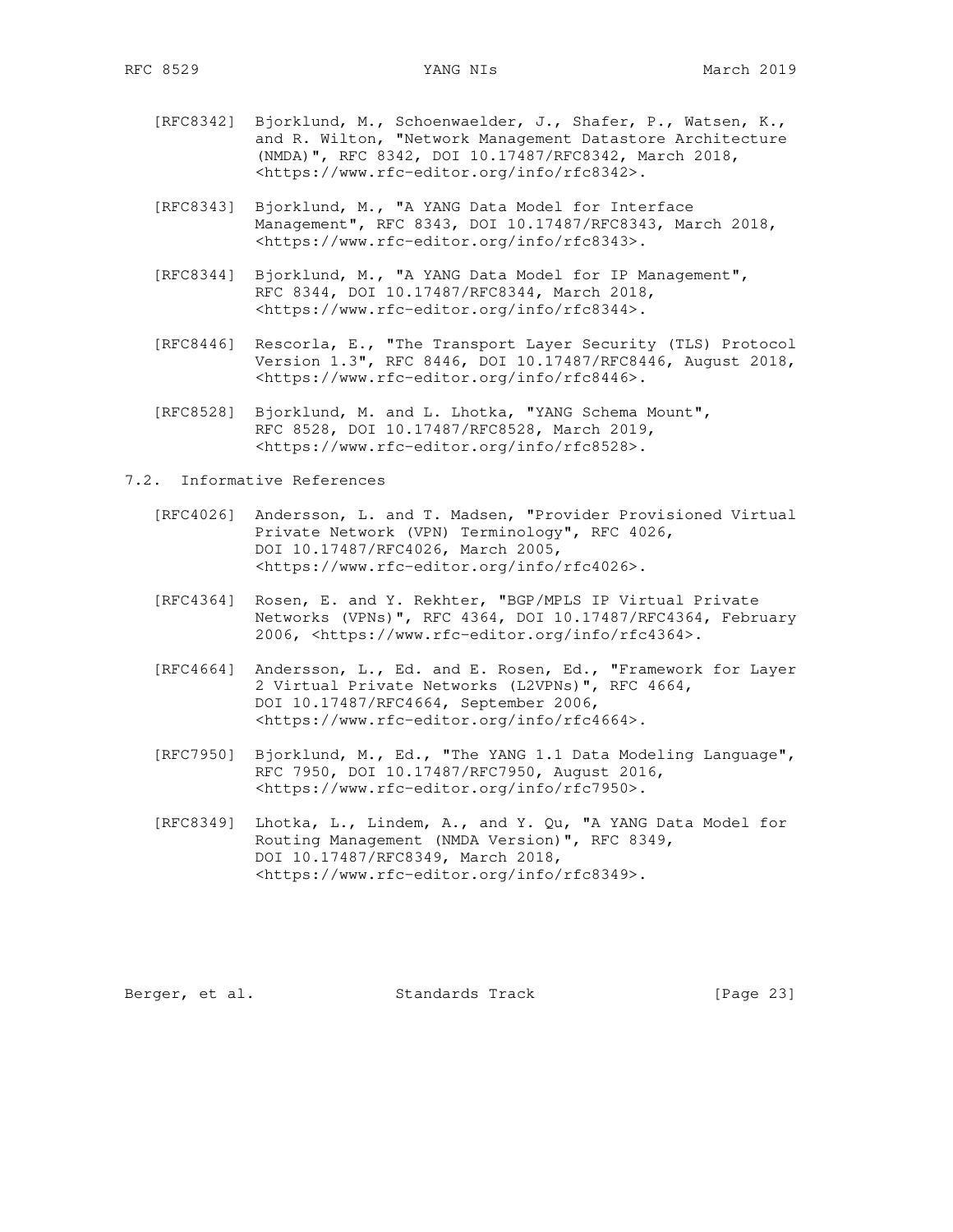[RFC8530] Berger, L., Hopps, C., Lindem, A., Bogdanovic, D., and X. Liu, "YANG Model for Logical Network Elements", RFC 8530, DOI 10.17487/RFC8530, March 2019.

[YANG-L2VPN]

 Shah, H., Brissette, P., Chen, I., Hussain, I., Wen, B., and K. Tiruveedhula, "YANG Data Model for MPLS-based L2VPN", Work in Progress, draft-ietf-bess-l2vpn-yang-09, October 2018.

[YANG-L3VPN]

 Jain, D., Patel, K., Brissette, P., Li, Z., Zhuang, S., Liu, X., Haas, J., Esale, S., and B. Wen, "Yang Data Model for BGP/MPLS L3 VPNs", Work in Progress, draft-ietf-bess l3vpn-yang-04, October 2018.

[YANG-NETWORK]

 Lindem, A., Berger, L., Bogdanovic, D., and C. Hopps, "Network Device YANG Logical Organization", Work in Progress, draft-ietf-rtgwg-device-model-02, March 2017.

### [YANG-OSPF]

 Yeung, D., Qu, Y., Zhang, Z., Chen, I., and A. Lindem, "YANG Data Model for OSPF Protocol", Work in Progress, draft-ietf-ospf-yang-21, January 2019.

Berger, et al. Standards Track [Page 24]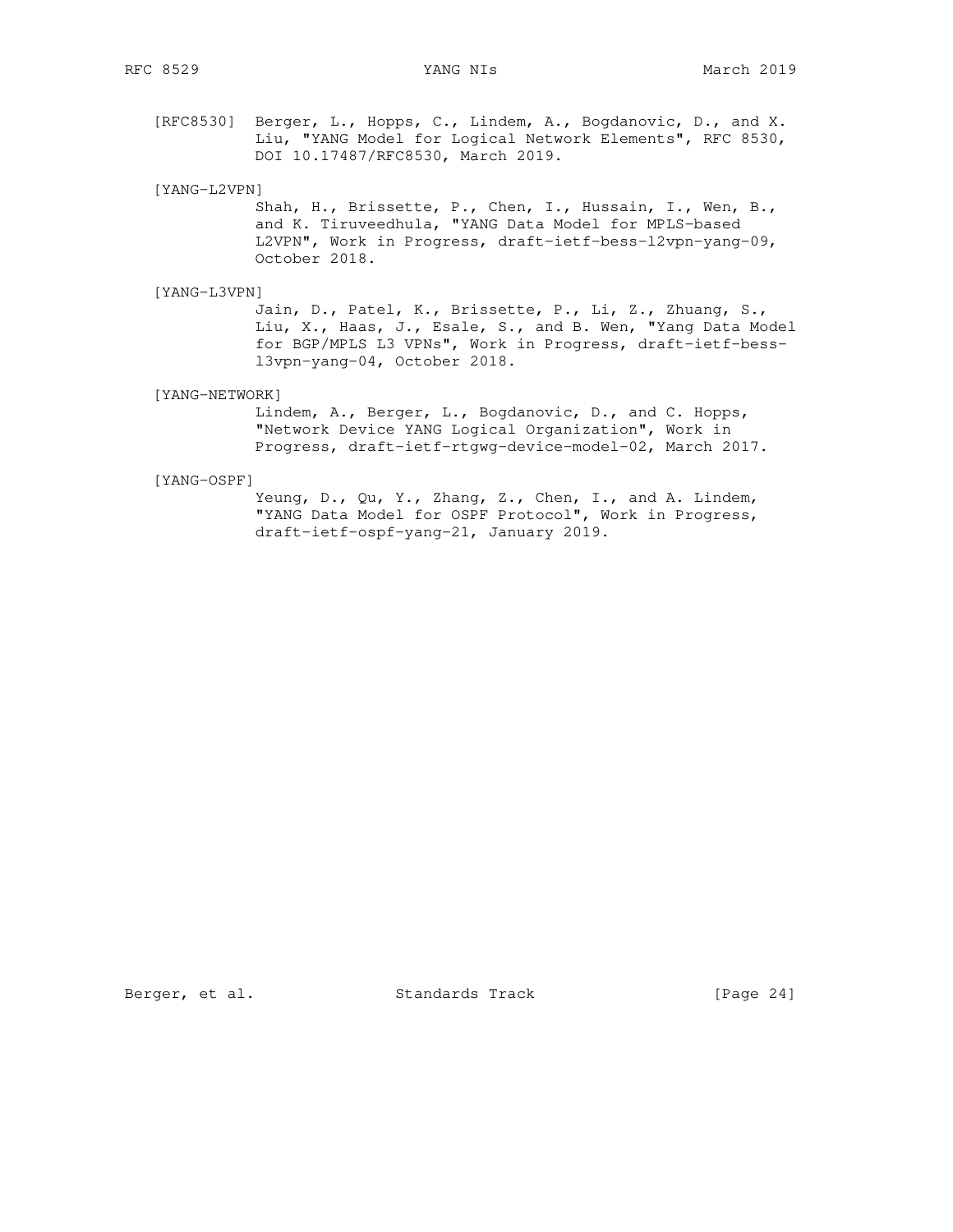Appendix A. Example NI Usage

The following subsections provide example uses of NIs.

```
A.1. Configuration Data
```

```
 The following shows an example where two customer-specific network
 instances are configured:
```

```
 {
      "ietf-network-instance:network-instances": {
        "network-instance": [
\overline{\mathcal{A}} "name": "vrf-red",
            "vrf-root": {
             "ietf-routing:routing": {
                "router-id": "192.0.2.1",
                "control-plane-protocols": {
                  "control-plane-protocol": [
{
                      "type": "ietf-routing:ospf",
                      "name": "1",
                      "ietf-ospf:ospf": {
                        "af": "ipv4",
                        "areas": {
                          "area": [
 {
                               "area-id": "203.0.113.1",
                              "interfaces": {
                                 "interface": [
 {
                                     "name": "eth1",
                                     "cost": 10
 }
\mathbf{I} and \mathbf{I} are the set of \mathbf{I} and \mathbf{I} }
 }
\sim 100 \sim 100 \sim 100 \sim 100 \sim 100 \sim 100 \sim 100 \sim 100 \sim 100 \sim 100 \sim 100 \sim 100 \sim 100 \sim 100 \sim 100 \sim 100 \sim 100 \sim 100 \sim 100 \sim 100 \sim 100 \sim 100 \sim 100 \sim 100 \sim 
 }
 }
 }
 ]
 }
 }
 }
          },
\overline{\mathcal{A}} "name": "vrf-blue",
```
Berger, et al. Standards Track [Page 25]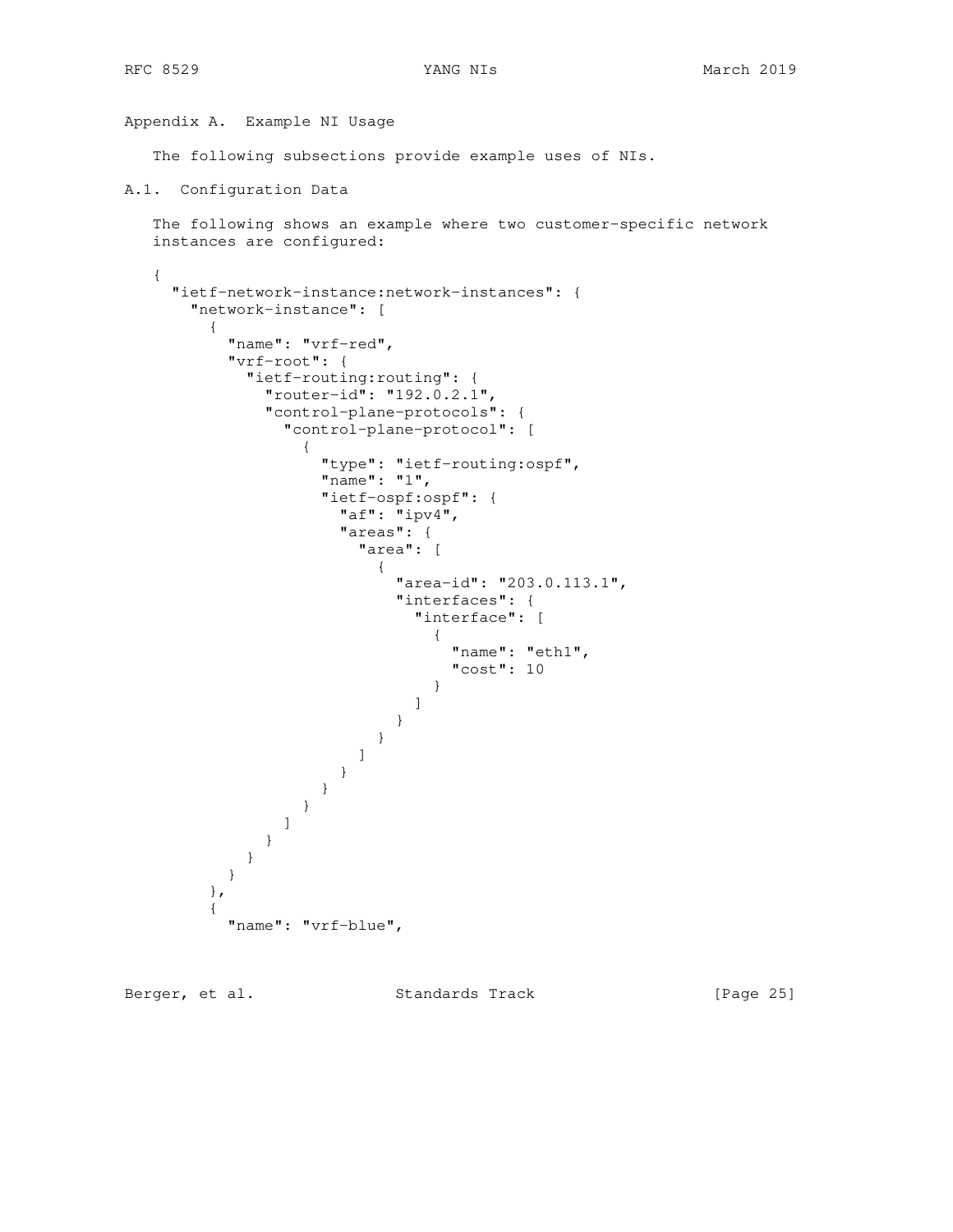```
 "vrf-root": {
          "ietf-routing:routing": {
           "router-id": "192.0.2.2",
           "control-plane-protocols": {
             "control-plane-protocol": [
 {
                "type": "ietf-routing:ospf",
                "name": "1",
                "ietf-ospf:ospf": {
                 "af": "ipv4",
                 "areas": {
                   "area": [
 {
                      "area-id": "203.0.113.1",
                      "interfaces": {
                       "interface": [
 {
                          "name": "eth2",
                          "cost": 10
 }
\overline{\phantom{a}} }
 }
\blacksquare }
 }
 }
 ]
           }
         }
        }
       }
     ]
    },
    "ietf-interfaces:interfaces": {
     "interface": [
\overline{\mathcal{A}} "name": "eth0",
        "type": "iana-if-type:ethernetCsmacd",
        "ietf-ip:ipv4": {
          "address": [
 {
             "ip": "192.0.2.10",
             "prefix-length": 24
 }
 ]
        },
```
Berger, et al. Standards Track [Page 26]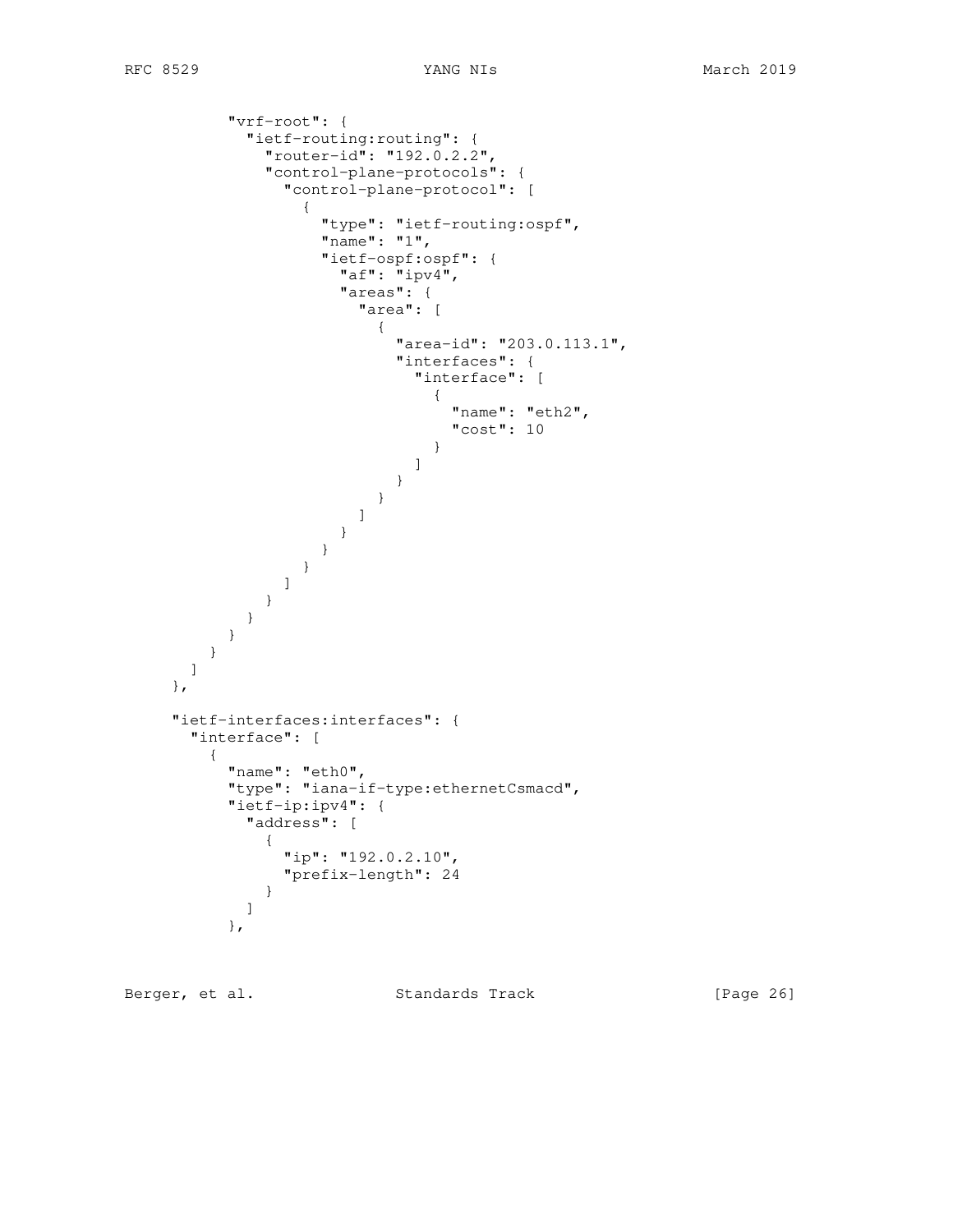```
 "ietf-ip:ipv6": {
            "address": [
 {
               "ip": "2001:db8:0:2::10",
               "prefix-length": 64
 }
 ]
 }
        },
\overline{\mathcal{L}} "name": "eth1",
          "type": "iana-if-type:ethernetCsmacd",
          "ietf-ip:ipv4": {
           "address": [
 {
              "ip": "192.0.2.11",
               "prefix-length": 24
 }
 ]
          },
          "ietf-ip:ipv6": {
           "address": [
 {
               "ip": "2001:db8:0:2::11",
               "prefix-length": 64
 }
 ]
          },
          "ietf-network-instance:bind-network-instance-name": "vrf-red"
        },
\overline{\mathcal{L}} "name": "eth2",
          "type": "iana-if-type:ethernetCsmacd",
          "ietf-ip:ipv4": {
           "address": [
 {
               "ip": "192.0.2.11",
               "prefix-length": 24
 }
 ]
          },
          "ietf-ip:ipv6": {
           "address": [
 {
               "ip": "2001:db8:0:2::11",
              "prefix-length": 64
 }
 ]
```
Berger, et al. Standards Track [Page 27]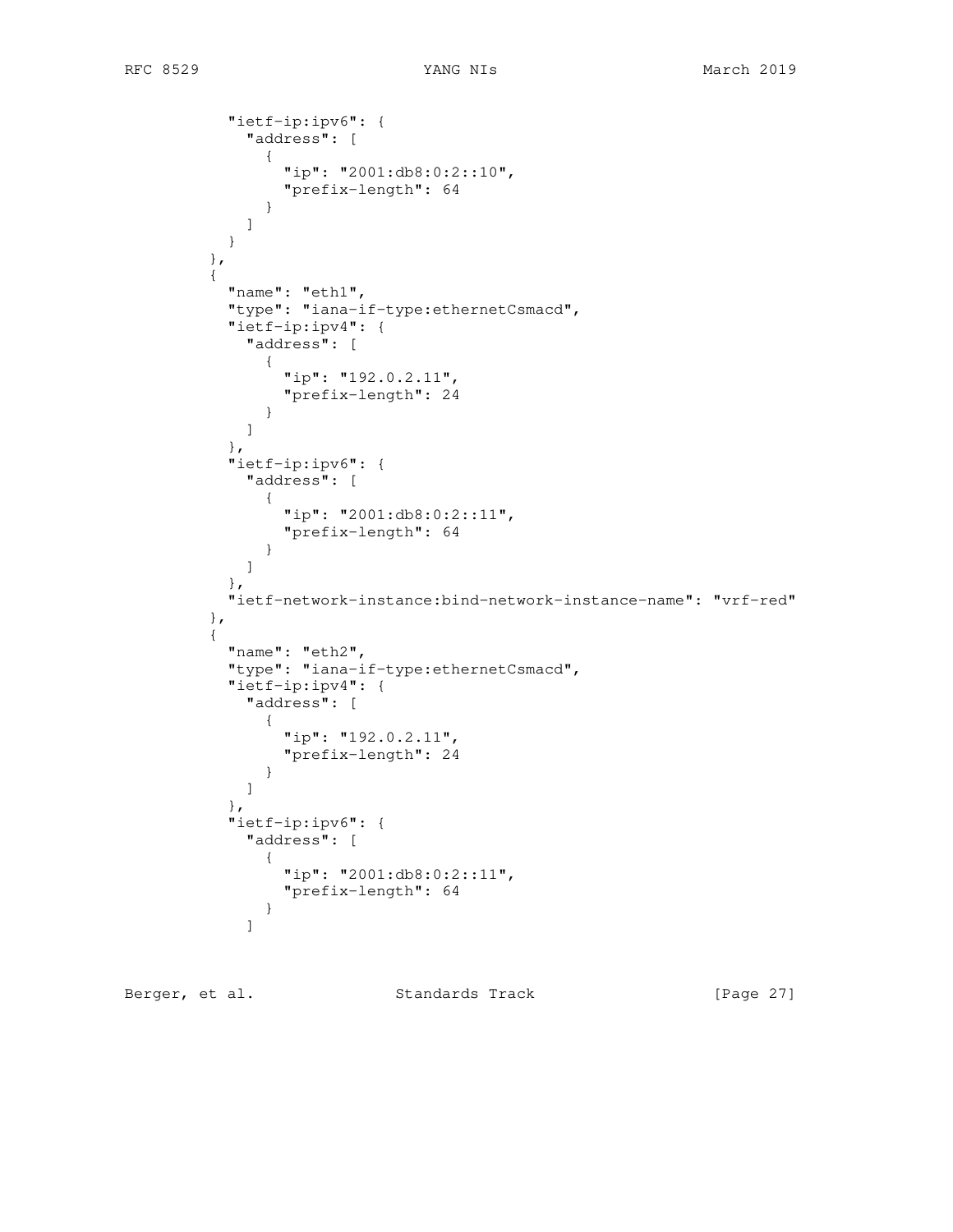```
 },
            "ietf-network-instance:bind-network-instance-name":
            "vrf-blue"
 }
        ]
      },
      "ietf-system:system": {
        "authentication": {
          "user": [
 {
              "name": "john",
              "password": "$0$password"
 }
          ]
       }
      }
    }
A.2. State Data - Non-NMDA Version
    The following shows state data for the configuration example above
   based on [RFC8343], [RFC8344], and [RFC8349].
{
   "ietf-network-instance:network-instances": {
     "network-instance": [
       {
         "name": "vrf-red",
         "vrf-root": {
           "ietf-yang-library:modules-state": {
             "module-set-id": "123e4567-e89b-12d3-a456-426655440000",
             "module": [
 {
                 "name": "ietf-yang-library",
                 "revision": "2019-01-04",
                 "namespace":
                  "urn:ietf:params:xml:ns:yang:ietf-yang-library",
                 "conformance-type": "implement"
               },
 {
                 "name": "ietf-ospf",
                 "revision": "2019-01-24",
                 "namespace": "urn:ietf:params:xml:ns:yang:ietf-ospf",
                 "conformance-type": "implement"
               },
 {
                 "name": "ietf-routing",
```
Berger, et al. Standards Track [Page 28]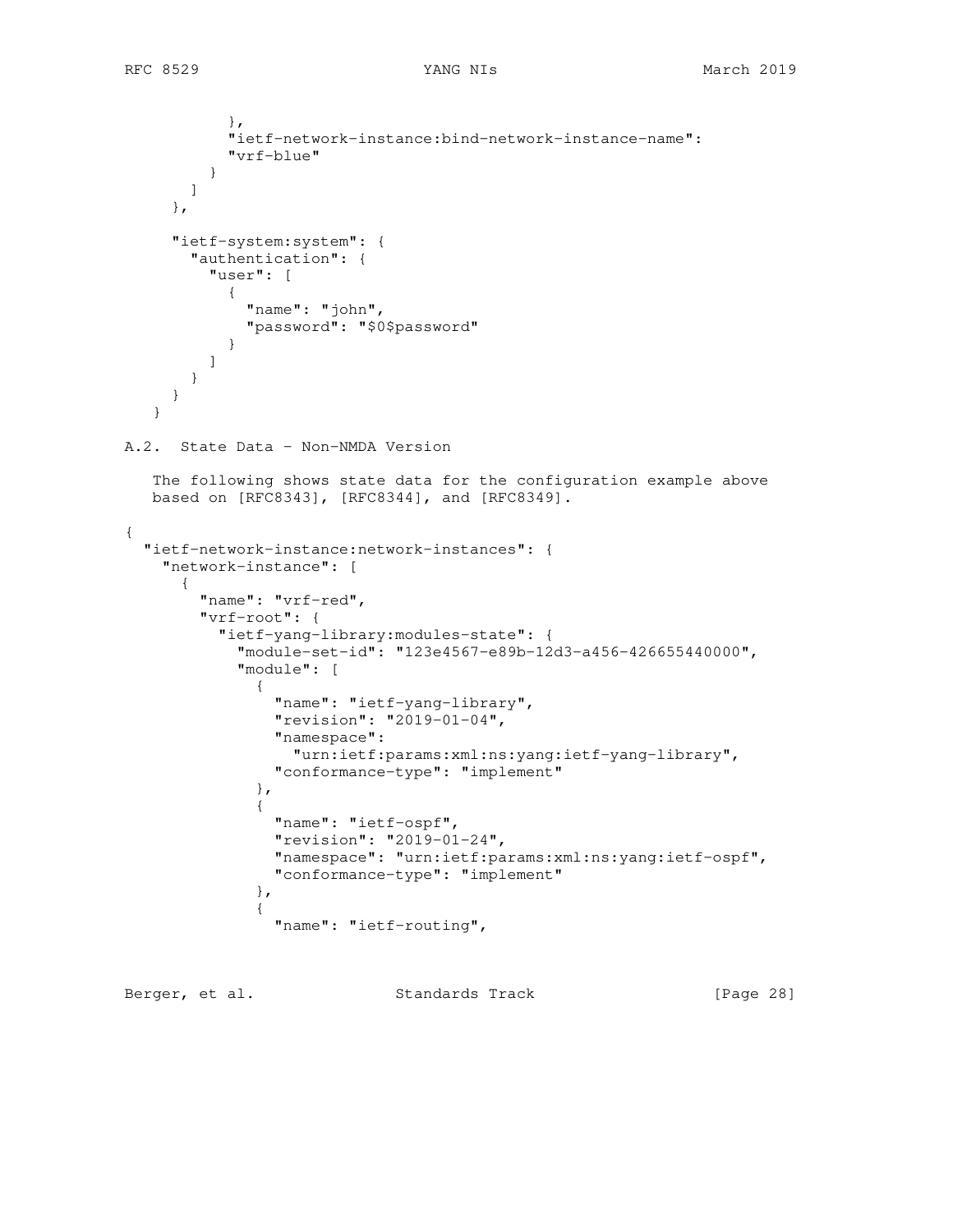```
 "revision": "2018-03-13",
               "namespace": "urn:ietf:params:xml:ns:yang:ietf-routing",
               "conformance-type": "implement"
 }
           ]
         },
          "ietf-routing:routing-state": {
           "router-id": "192.0.2.1",
           "control-plane-protocols": {
             "control-plane-protocol": [
 {
                 "type": "ietf-routing:ospf",
                 "name": "1",
                 "ietf-ospf:ospf": {
                 "af": "ipv4", "areas": {
                    "area": [
{
                        "area-id": "203.0.113.1",
                        "interfaces": {
                          "interface": [
 {
                             "name": "eth1",
                             "cost": 10
 }
 ]
 }
 }
design to the control of the control of the control of the control of the control of the control of the control of
 }
 }
 }
             ]
           }
         }
        }
      },
      {
        "name": "vrf-blue",
        "vrf-root": {
         "ietf-yang-library:modules-state": {
           "module-set-id": "123e4567-e89b-12d3-a456-426655440000",
           "module": [
 {
               "name": "ietf-yang-library",
               "revision": "2019-01-04",
               "namespace":
                 "urn:ietf:params:xml:ns:yang:ietf-yang-library",
```
Berger, et al. Standards Track [Page 29]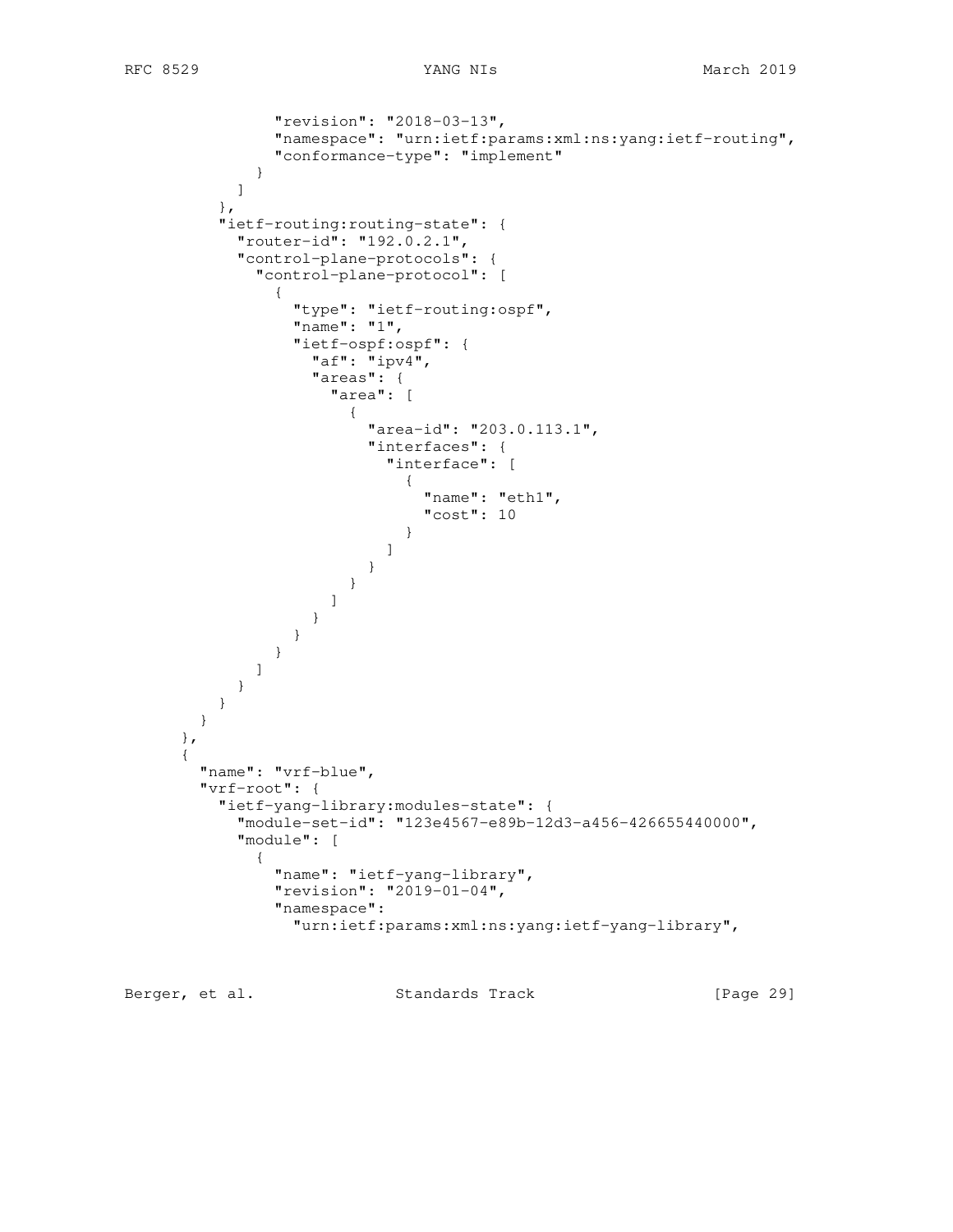```
 "conformance-type": "implement"
               },
 {
                 "name": "ietf-ospf",
                 "revision": "2019-01-24",
                 "namespace": "urn:ietf:params:xml:ns:yang:ietf-ospf",
                 "conformance-type": "implement"
               },
 {
                 "name": "ietf-routing",
                 "revision": "2018-03-13",
                 "namespace": "urn:ietf:params:xml:ns:yang:ietf-routing",
                 "conformance-type": "implement"
 }
             ]
           },
           "ietf-routing:routing-state": {
             "router-id": "192.0.2.2",
             "control-plane-protocols": {
               "control-plane-protocol": [
 {
                   "type": "ietf-routing:ospf",
                   "name": "1",
                   "ietf-ospf:ospf": {
                     "af": "ipv4",
                      "areas": {
                        "area": [
{
                            "area-id": "203.0.113.1",
                            "interfaces": {
                              "interface": [
 {
                                  "name": "eth2",
                                  "cost": 10
 }
\blacksquare }
 }
\sim 100 \sim 100 \sim 100 \sim 100 \sim 100 \sim 100 \sim 100 \sim 100 \sim 100 \sim 100 \sim 100 \sim 100 \sim 100 \sim 100 \sim 100 \sim 100 \sim 100 \sim 100 \sim 100 \sim 100 \sim 100 \sim 100 \sim 100 \sim 100 \sim 
 }
                  }
                }
              ]
          \qquad \qquad }
          }
        }
      }
```
]

Berger, et al. Standards Track [Page 30]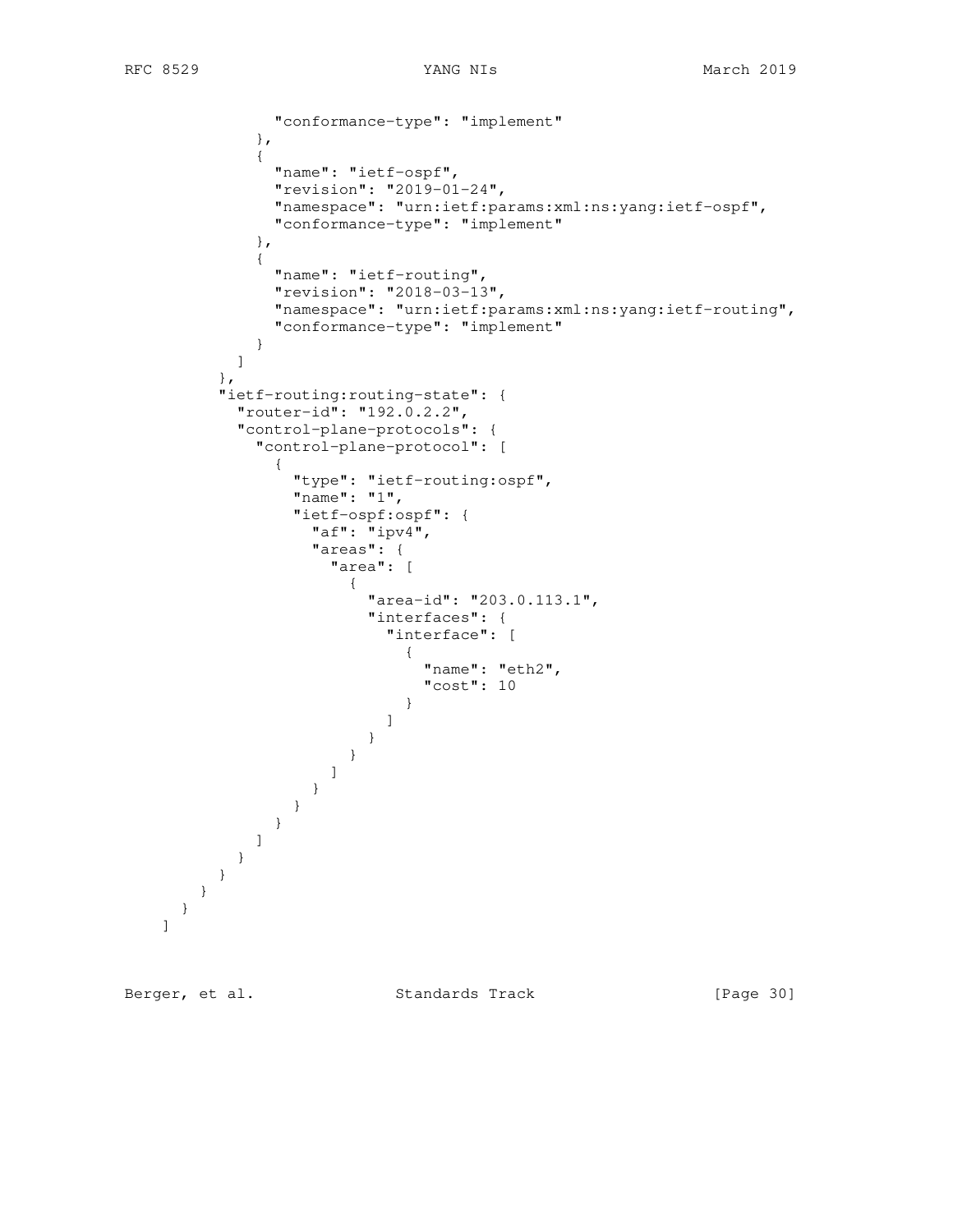```
 },
   "ietf-interfaces:interfaces-state": {
     "interface": [
       {
         "name": "eth0",
         "type": "iana-if-type:ethernetCsmacd",
         "oper-status": "up",
         "phys-address": "00:01:02:A1:B1:C0",
         "statistics": {
           "discontinuity-time": "2017-06-26T12:34:56-05:00"
         },
         "ietf-ip:ipv4": {
           "address": [
             {
               "ip": "192.0.2.10",
               "prefix-length": 24
             }
           ]
         },
         "ietf-ip:ipv6": {
           "address": [
 {
               "ip": "2001:db8:0:2::10",
               "prefix-length": 64
 }
           ]
         }
       },
       {
         "name": "eth1",
         "type": "iana-if-type:ethernetCsmacd",
         "oper-status": "up",
         "phys-address": "00:01:02:A1:B1:C1",
         "statistics": {
           "discontinuity-time": "2017-06-26T12:34:56-05:00"
         },
         "ietf-ip:ipv4": {
           "address": [
             {
               "ip": "192.0.2.11",
               "prefix-length": 24
             }
           ]
         },
         "ietf-ip:ipv6": {
           "address": [
             {
```
Berger, et al. Standards Track [Page 31]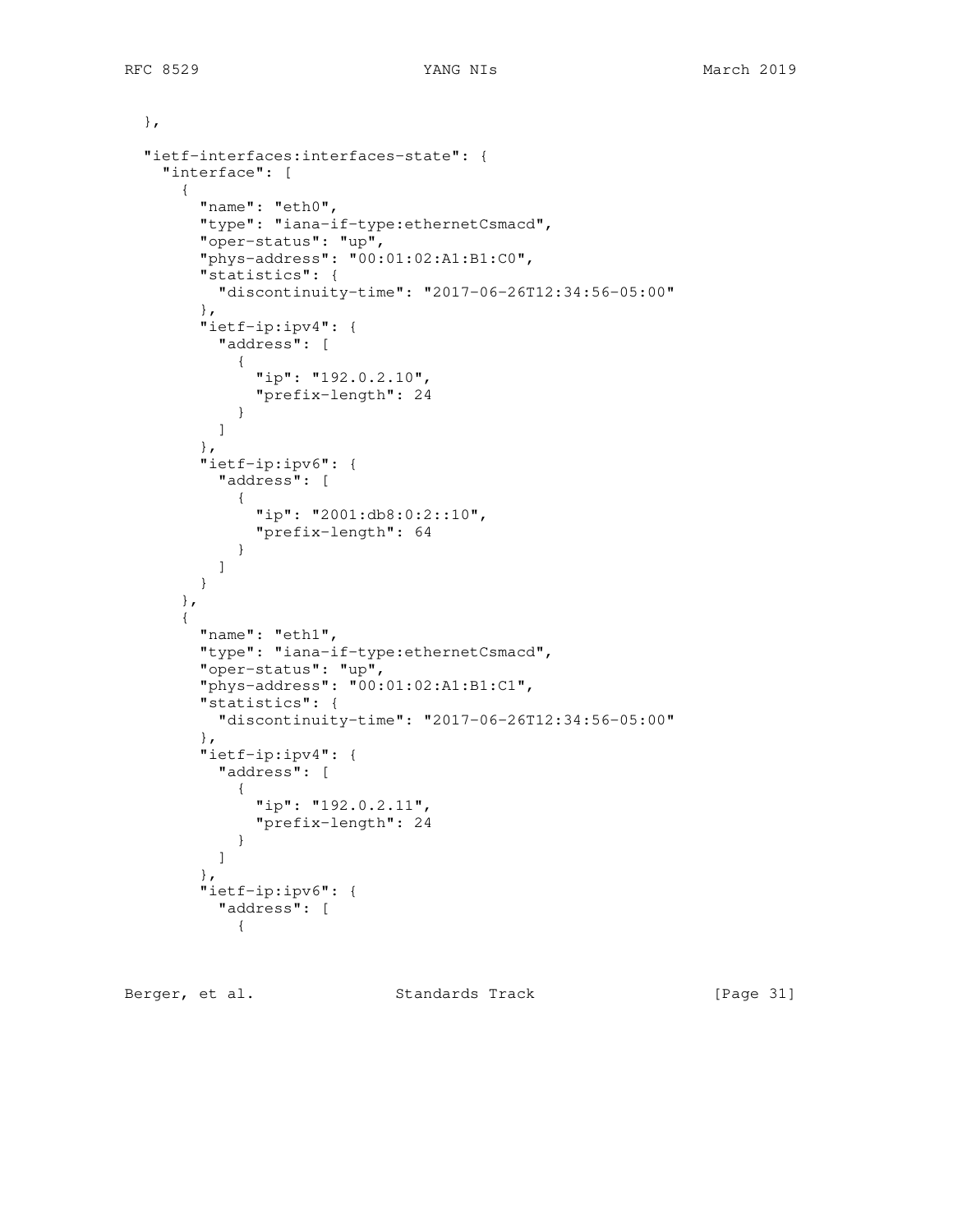```
 "ip": "2001:db8:0:2::11",
               "prefix-length": 64
 }
          ]
         }
      },
       {
         "name": "eth2",
         "type": "iana-if-type:ethernetCsmacd",
         "oper-status": "up",
         "phys-address": "00:01:02:A1:B1:C2",
         "statistics": {
          "discontinuity-time": "2017-06-26T12:34:56-05:00"
         },
         "ietf-ip:ipv4": {
           "address": [
 {
               "ip": "192.0.2.11",
               "prefix-length": 24
 }
          ]
         },
         "ietf-ip:ipv6": {
           "address": [
 {
               "ip": "2001:db8:0:2::11",
               "prefix-length": 64
 }
          ]
        }
      }
    ]
  },
  "ietf-system:system-state": {
    "platform": {
      "os-name": "NetworkOS"
    }
  },
  "ietf-yang-library:modules-state": {
     "module-set-id": "123e4567-e89b-12d3-a456-426655440000",
     "module": [
      {
         "name": "iana-if-type",
         "revision": "2018-07-03",
         "namespace": "urn:ietf:params:xml:ns:yang:iana-if-type",
         "conformance-type": "import"
```
Berger, et al. Standards Track [Page 32]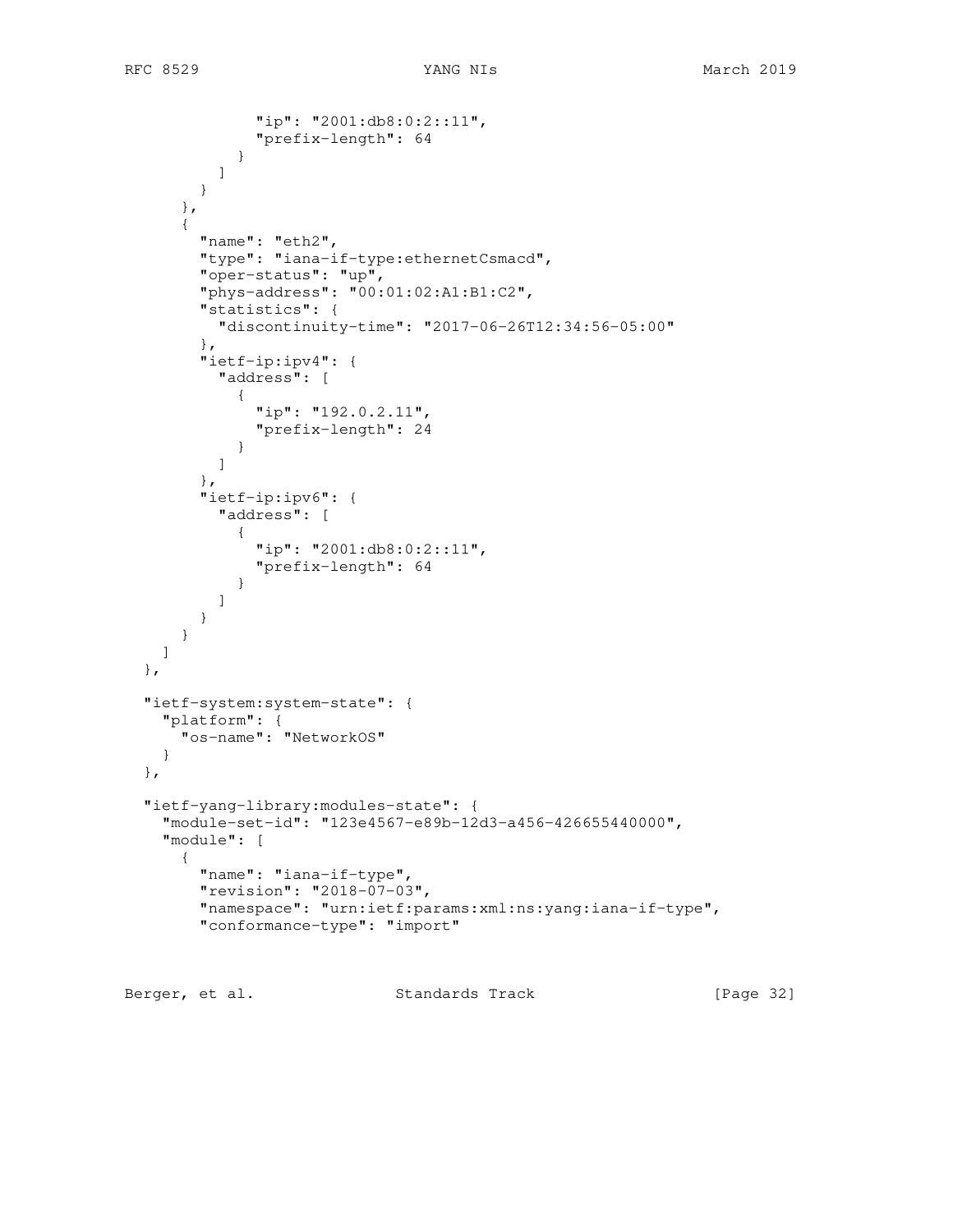RFC 8529 TANG NIS 2019

```
 },
 {
   "name": "ietf-inet-types",
   "revision": "2013-07-15",
   "namespace": "urn:ietf:params:xml:ns:yang:ietf-inet-types",
   "conformance-type": "import"
 },
 {
   "name": "ietf-interfaces",
   "revision": "2018-02-20",
   "feature": [
    "arbitrary-names",
     "pre-provisioning"
  \frac{1}{2},
   "namespace": "urn:ietf:params:xml:ns:yang:ietf-interfaces",
   "conformance-type": "implement"
 },
 {
   "name": "ietf-ip",
   "revision": "2018-01-09",
   "namespace": "urn:ietf:params:xml:ns:yang:ietf-ip",
   "conformance-type": "implement"
 },
 {
   "name": "ietf-network-instance",
   "revision": "2018-02-03",
   "feature": [
     "bind-network-instance-name"
  \frac{1}{2},
   "namespace":
     "urn:ietf:params:xml:ns:yang:ietf-network-instance",
   "conformance-type": "implement"
 },
 {
   "name": "ietf-ospf",
   "revision": "2019-01-24",
   "namespace": "urn:ietf:params:xml:ns:yang:ietf-ospf",
   "conformance-type": "implement"
 },
 {
   "name": "ietf-routing",
   "revision": "2018-03-13",
   "namespace": "urn:ietf:params:xml:ns:yang:ietf-routing",
   "conformance-type": "implement"
 },
 {
   "name": "ietf-system",
   "revision": "2014-08-06",
```
Berger, et al. Standards Track [Page 33]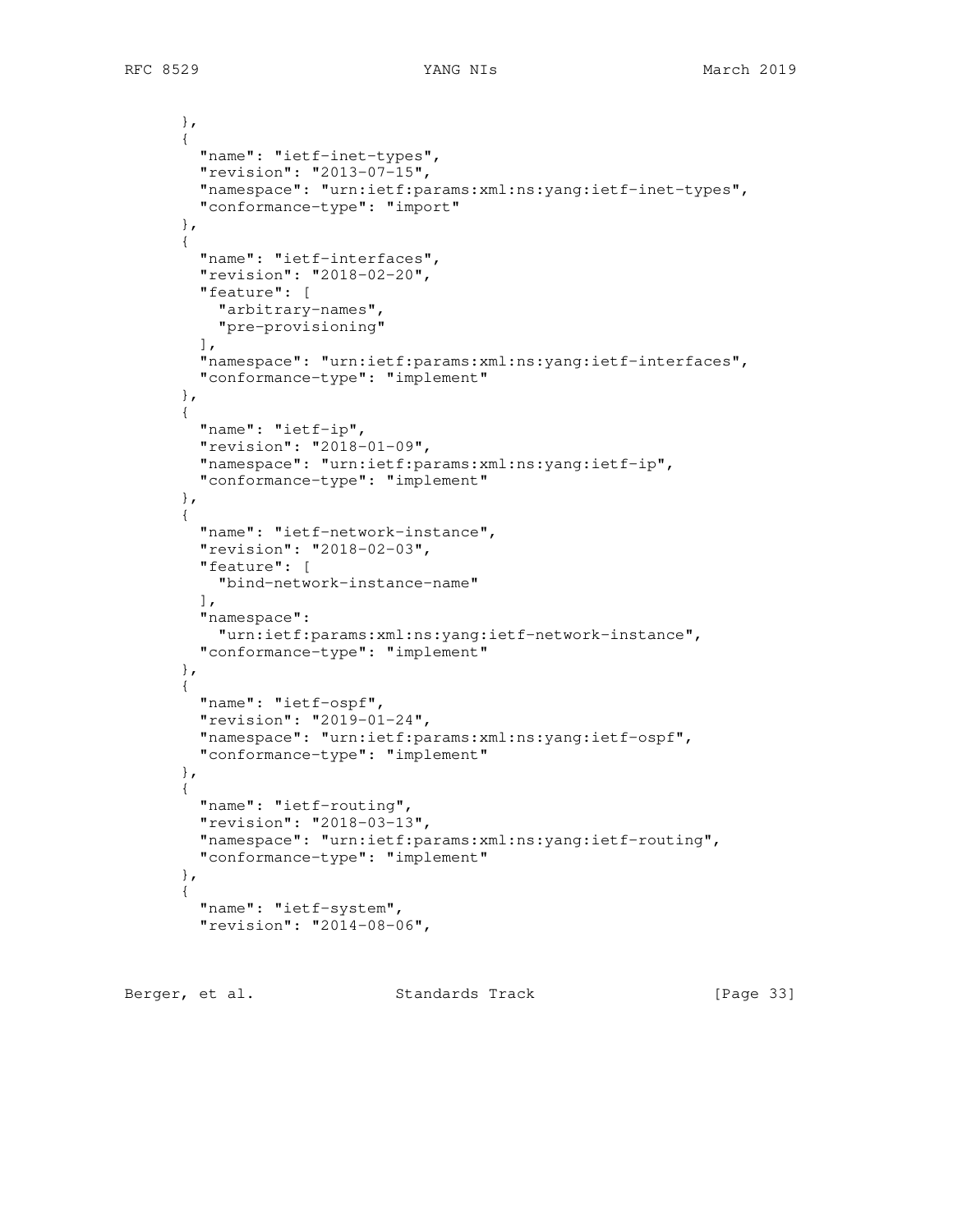```
 "namespace": "urn:ietf:params:xml:ns:yang:ietf-system",
       "conformance-type": "implement"
     },
     {
       "name": "ietf-yang-library",
       "revision": "2019-01-04",
       "namespace": "urn:ietf:params:xml:ns:yang:ietf-yang-library",
       "conformance-type": "implement"
     },
     {
       "name": "ietf-yang-schema-mount",
       "revision": "2019-01-14",
       "namespace":
        "urn:ietf:params:xml:ns:yang:ietf-yang-schema-mount",
       "conformance-type": "implement"
     },
     {
       "name": "ietf-yang-types",
       "revision": "2013-07-15",
       "namespace": "urn:ietf:params:xml:ns:yang:ietf-yang-types",
       "conformance-type": "import"
     }
   ]
 },
 "ietf-yang-schema-mount:schema-mounts": {
   "mount-point": [
     {
       "module": "ietf-network-instance",
       "label": "vrf-root",
       "shared-schema": {
         "parent-reference": [
          "/*[namespace-uri() = 'urn:ietf:...:ietf-interfaces']"
         ]
       }
    }
  ]
 }
```
}

Berger, et al. Standards Track [Page 34]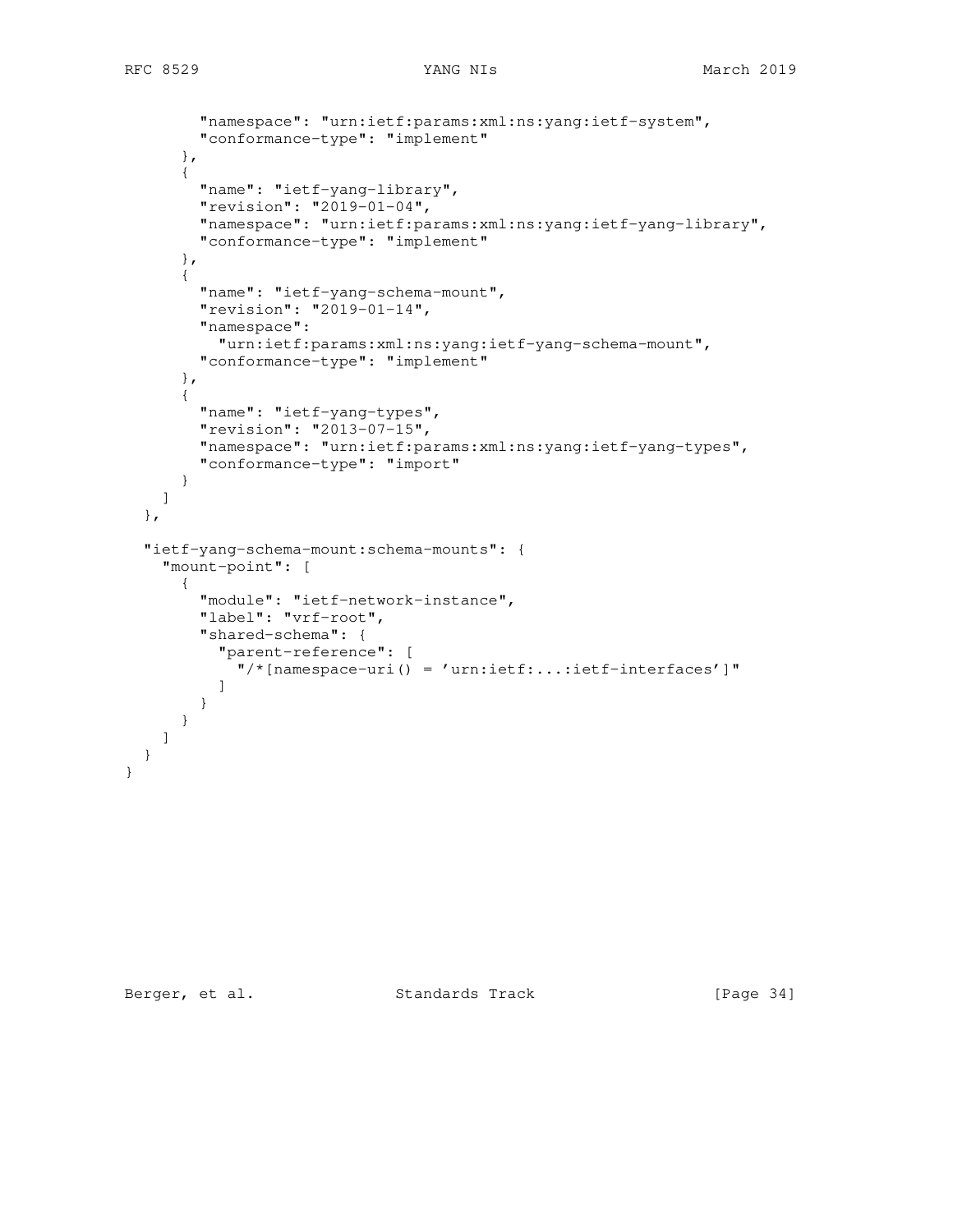```
A.3. State Data - NMDA Version
   The following shows state data for the configuration example above
   based on [RFC8343], [RFC8344], and [RFC8349].
   {
    "ietf-network-instance:network-instances": {
      "network-instance": [
        {
          "name": "vrf-red",
          "vrf-root": {
           "ietf-yang-library:yang-library": {
             "content-id": "41e2ab5dc325f6d86f743e8da3de323f1a61a801",
             "module-set": [
 {
                 "name": "ni-modules",
                 "module": [
{
                    "name": "ietf-yang-library",
                    "revision": "2019-01-04",
                    "namespace":
                      "urn:ietf:params:xml:ns:yang:ietf-yang-library"
 },
{
                    "name": "ietf-ospf",
                    "revision": "2019-01-24",
                    "namespace":
                      "urn:ietf:params:xml:ns:yang:ietf-ospf"
 },
{
                    "name": "ietf-routing",
                    "revision": "2018-03-13",
                    "namespace":
                      "urn:ietf:params:xml:ns:yang:ietf-routing"
 }
 ],
                 "import-only-module": [
 {
                    "name": "ietf-inet-types",
                    "revision": "2013-07-15",
                    "namespace":
                     "urn:ietf:params:xml:ns:yang:ietf-inet-types"
 },
 {
                    "name": "ietf-yang-types",
                    "revision": "2013-07-15",
                    "namespace":
                      "urn:ietf:params:xml:ns:yang:ietf-yang-types"
```
Berger, et al. Standards Track [Page 35]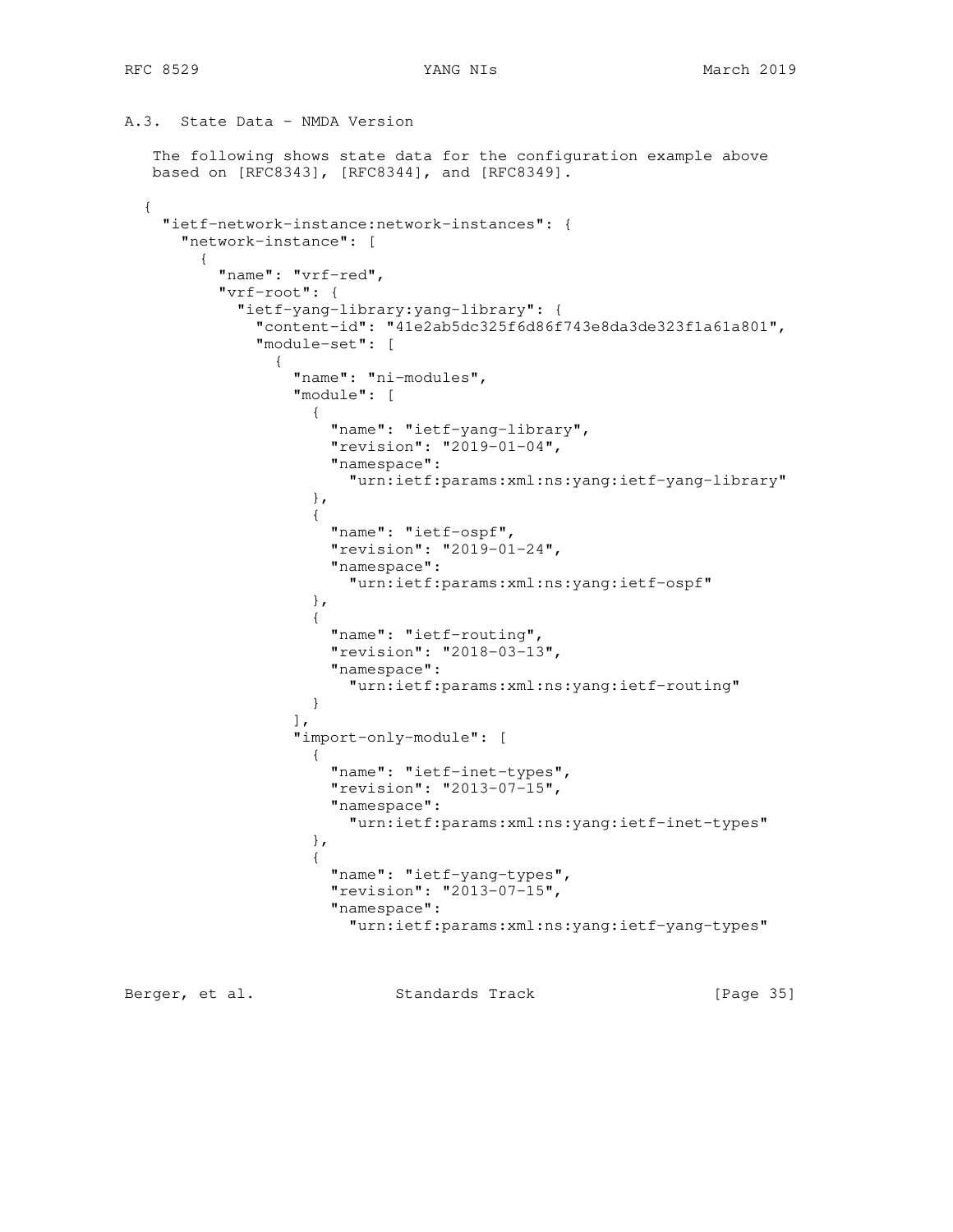```
 },
 {
                    "name": "ietf-datastores",
                    "revision": "2018-02-14",
                    "namespace":
                     "urn:ietf:params:xml:ns:yang:ietf-datastores"
 }
 ]
 }
             ],
             "schema": [
             {
                "name": "ni-schema",
               "module-set": [ "ni-modules" ]
              }
            \frac{1}{\sqrt{2}} "datastore": [
 {
                "name": "ietf-datastores:running",
                "schema": "ni-schema"
              },
 {
                "name": "ietf-datastores:operational",
                "schema": "ni-schema"
 }
 ]
           },
           "ietf-routing:routing": {
             "router-id": "192.0.2.1",
             "control-plane-protocols": {
              "control-plane-protocol": [
{\big not a set of a set of a set of a set of a set of a set of a set of a set of a set of a set of a set of a
                  "type": "ietf-routing:ospf",
                  "name": "1",
                  "ietf-ospf:ospf": {
                    "af": "ipv4",
                    "areas": {
                     "area": [
 {
                         "area-id": "203.0.113.1",
                         "interfaces": {
                          "interface": [
 {
                              "name": "eth1",
                              "cost": 10
 }
\blacksquare }
```
Berger, et al. Standards Track [Page 36]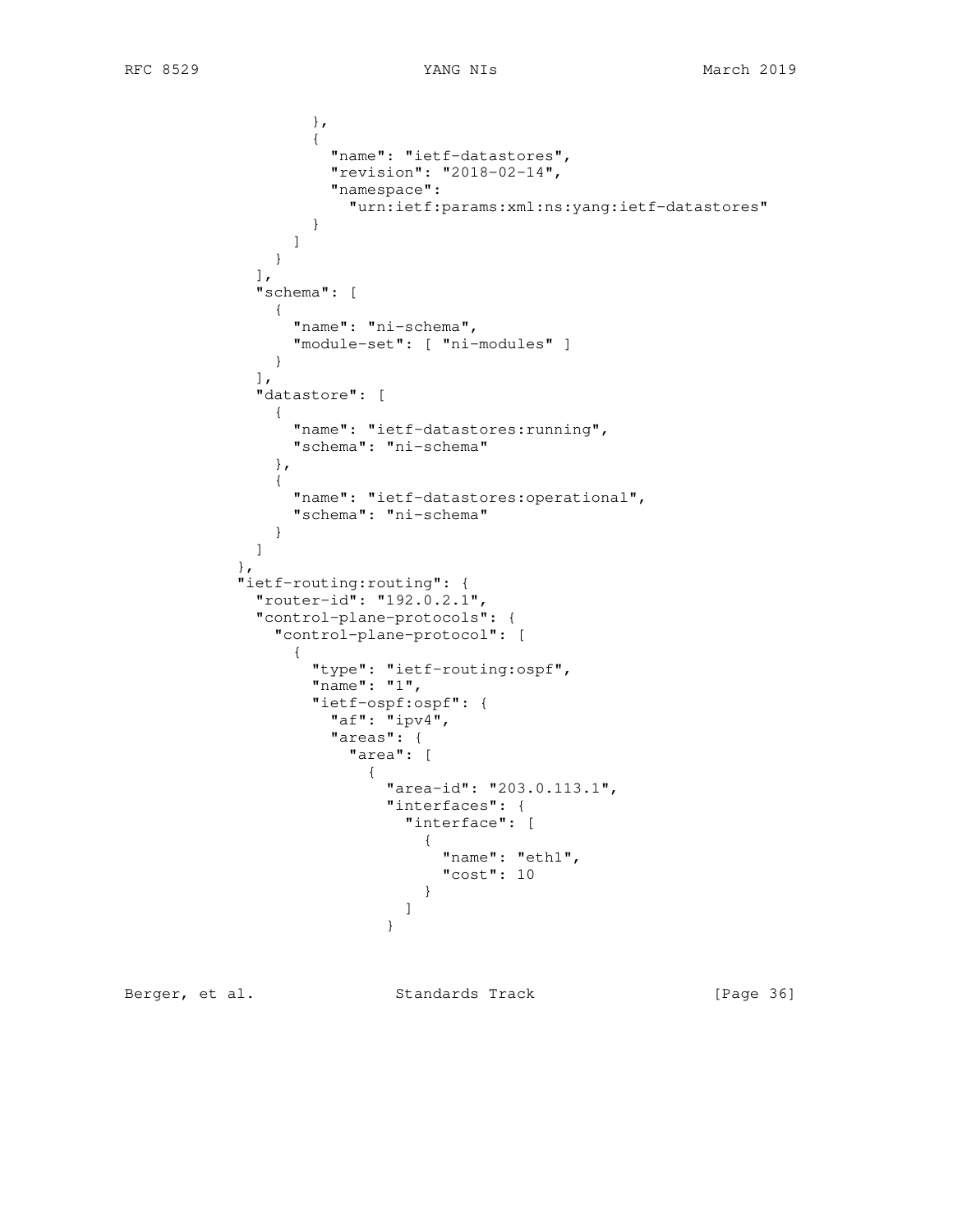```
 }
\sim 100 \sim 100 \sim 100 \sim 100 \sim 100 \sim 100 \sim 100 \sim 100 \sim 100 \sim 100 \sim 100 \sim 100 \sim 100 \sim 100 \sim 100 \sim 100 \sim 100 \sim 100 \sim 100 \sim 100 \sim 100 \sim 100 \sim 100 \sim 100 \sim 
 }
 }
 }
 ]
 }
              }
            }
          },
 {
             "name": "vrf-blue",
             "vrf-root": {
               "ietf-yang-library:yang-library": {
                 "checksum": "41e2ab5dc325f6d86f743e8da3de323f1a61a801",
                  "module-set": [
 {
                      "name": "ni-modules",
                      "module": [
 {
                           "name": "ietf-yang-library",
                           "revision": "2019-01-04",
                           "namespace":
                             "urn:ietf:params:xml:ns:yang:ietf-yang-library",
                           "conformance-type": "implement"
                         },
{
                           "name": "ietf-ospf",
                           "revision": "2019-01-24",
                           "namespace":
                             "urn:ietf:params:xml:ns:yang:ietf-ospf",
                           "conformance-type": "implement"
 },
 {
                           "name": "ietf-routing",
                           "revision": "2018-03-13",
                           "namespace":
                             "urn:ietf:params:xml:ns:yang:ietf-routing",
                        "conformance-type": "implement"
 }
\frac{1}{2}, \frac{1}{2}, \frac{1}{2}, \frac{1}{2}, \frac{1}{2}, \frac{1}{2}, \frac{1}{2}, \frac{1}{2}, \frac{1}{2}, \frac{1}{2}, \frac{1}{2}, \frac{1}{2}, \frac{1}{2}, \frac{1}{2}, \frac{1}{2}, \frac{1}{2}, \frac{1}{2}, \frac{1}{2}, \frac{1}{2}, \frac{1}{2},  "import-only-module": [
 {
                           "name": "ietf-inet-types",
                           "revision": "2013-07-15",
                           "namespace":
                              "urn:ietf:params:xml:ns:yang:ietf-inet-types"
 },
```
Berger, et al. Standards Track [Page 37]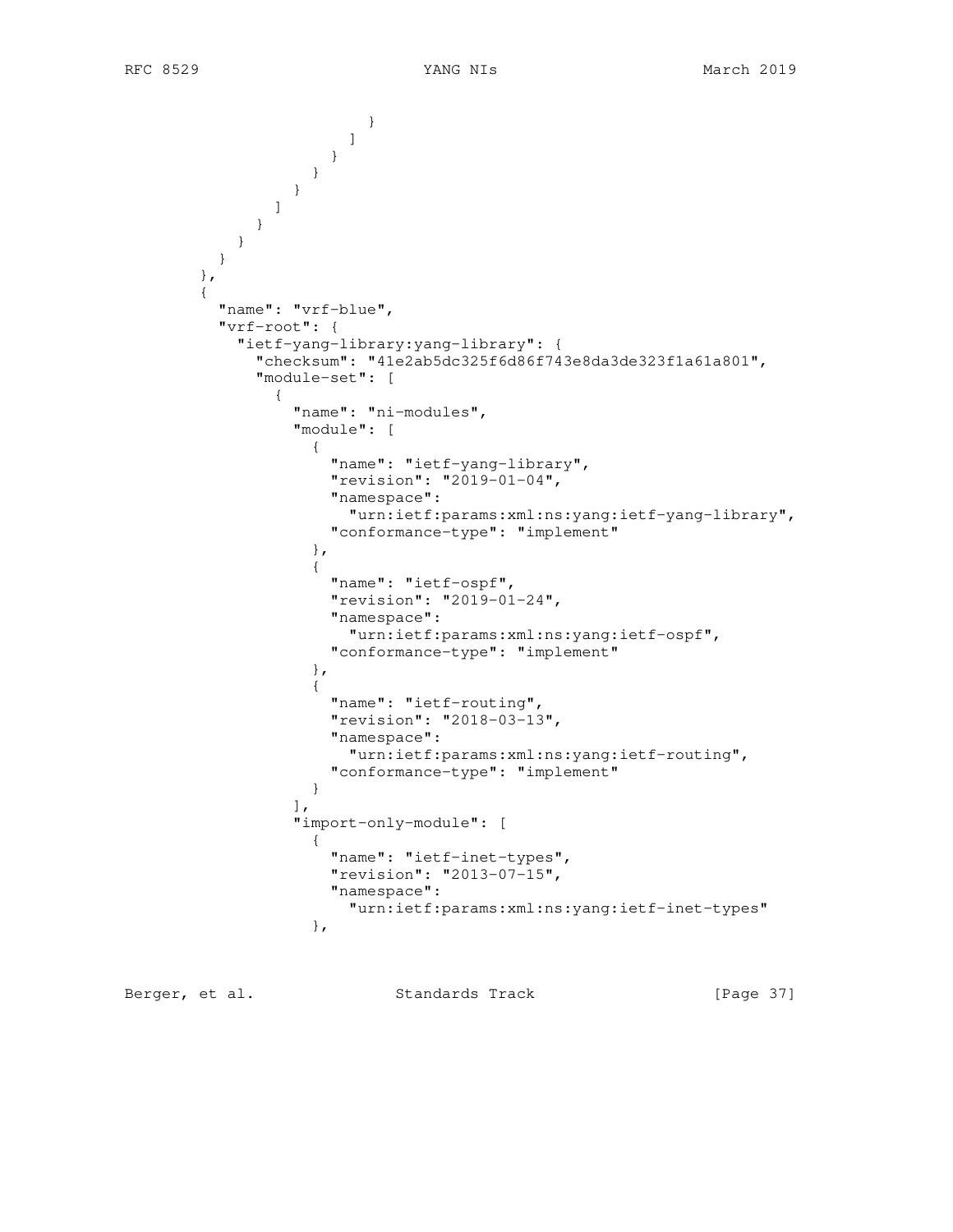```
 {
                     "name": "ietf-yang-types",
                     "revision": "2013-07-15",
                    "namespace":
                      "urn:ietf:params:xml:ns:yang:ietf-yang-types"
 },
 {
                     "name": "ietf-datastores",
                    "revision": "2018-02-14",
                    "namespace":
                      "urn:ietf:params:xml:ns:yang:ietf-datastores"
 }
 ]
 }
             ],
             "schema": [
 {
                 "name": "ni-schema",
                "module-set": [ "ni-modules" ]
              }
            \cdot "datastore": [
 {
                 "name": "ietf-datastores:running",
                 "schema": "ni-schema"
               },
 {
                 "name": "ietf-datastores:operational",
                 "schema": "ni-schema"
 }
 ]
            },
            "ietf-routing:routing": {
             "router-id": "192.0.2.2",
             "control-plane-protocols": {
               "control-plane-protocol": [
{\big not a set of a set of a set of a set of a set of a set of a set of a set of a set of a set of a set of a
                   "type": "ietf-routing:ospf",
                   "name": "1",
                   "ietf-ospf:ospf": {
                    "af": "ipv4",
                     "areas": {
                      "area": [
 {
                          "area-id": "203.0.113.1",
                          "interfaces": {
                            "interface": [
 {
```
Berger, et al. Standards Track [Page 38]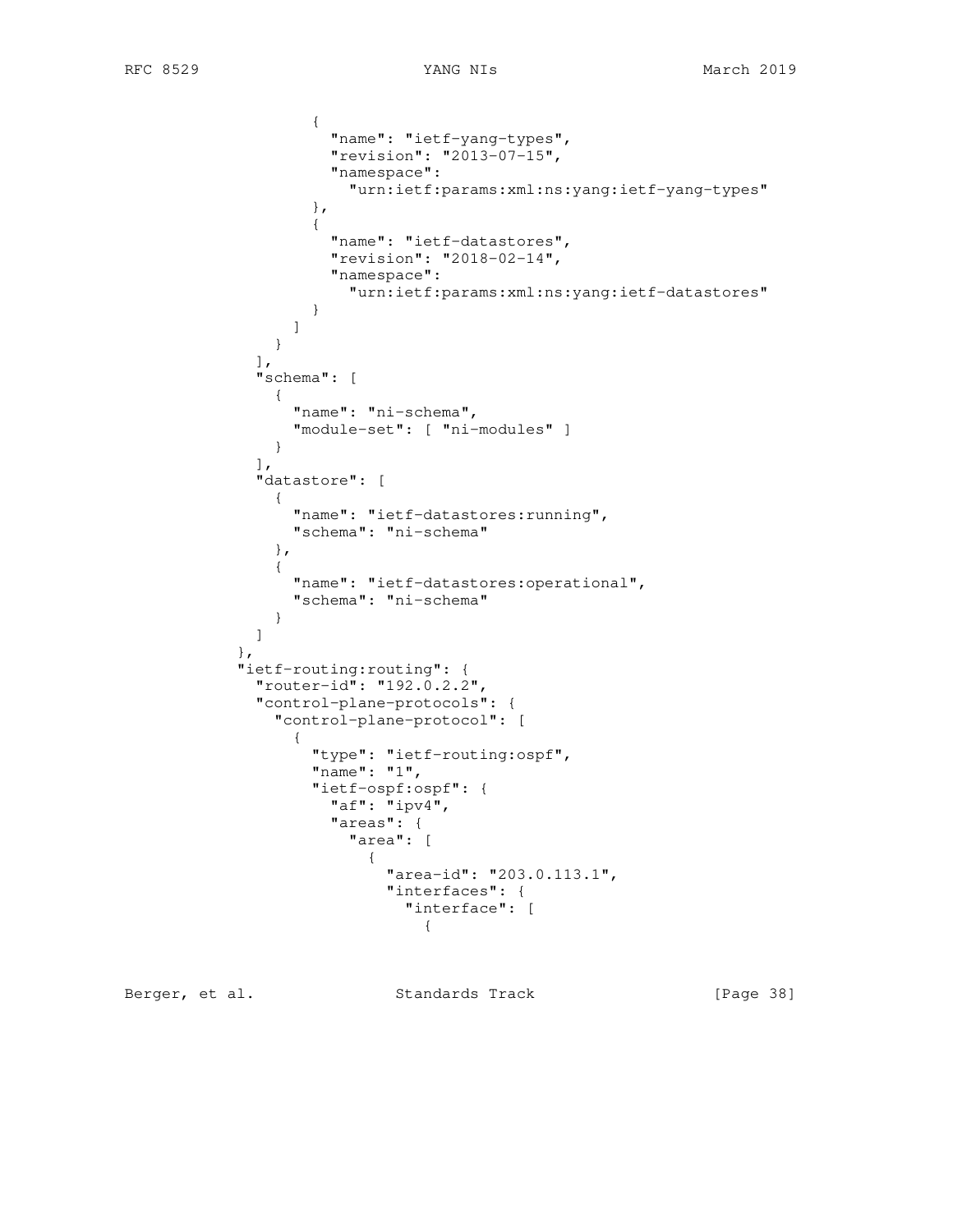```
 "name": "eth2",
                                     "cost": 10
 }
\blacksquare }
 }
\sim 100 \sim 100 \sim 100 \sim 100 \sim 100 \sim 100 \sim 100 \sim 100 \sim 100 \sim 100 \sim 100 \sim 100 \sim 100 \sim 100 \sim 100 \sim 100 \sim 100 \sim 100 \sim 100 \sim 100 \sim 100 \sim 100 \sim 100 \sim 100 \sim 
 }
 }
                   }
                 ]
              }
             }
          }
         }
      ]
     },
     "ietf-interfaces:interfaces": {
       "interface": [
         {
           "name": "eth0",
           "type": "iana-if-type:ethernetCsmacd",
 "oper-status": "up",
 "phys-address": "00:01:02:A1:B1:C0",
           "statistics": {
             "discontinuity-time": "2017-06-26T12:34:56-05:00"
           },
           "ietf-ip:ipv4": {
             "address": [
               {
                 "ip": "192.0.2.10",
                 "prefix-length": 24
 }
             ]
           },
           "ietf-ip:ipv6": {
             "address": [
               {
                 "ip": "2001:db8:0:2::10",
               "prefix-length": 64
 }
             ]
 }
         },
         {
           "name": "eth1",
           "type": "iana-if-type:ethernetCsmacd",
```
Berger, et al. Standards Track [Page 39]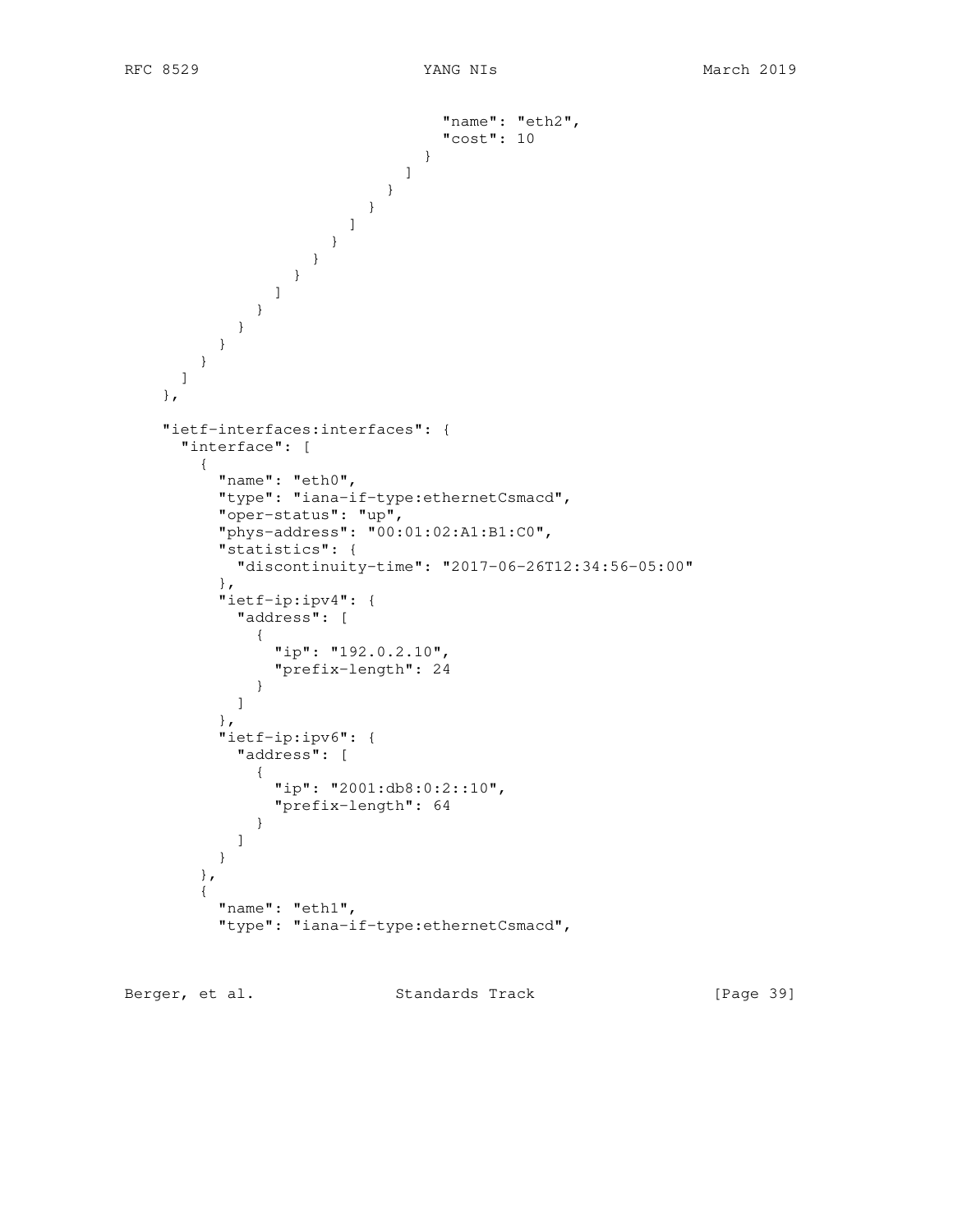```
 "oper-status": "up",
         "phys-address": "00:01:02:A1:B1:C1",
         "statistics": {
           "discontinuity-time": "2017-06-26T12:34:56-05:00"
         },
          "ietf-ip:ipv4": {
           "address": [
 {
               "ip": "192.0.2.11",
               "prefix-length": 24
 }
           ]
         },
          "ietf-ip:ipv6": {
           "address": [
             {
               "ip": "2001:db8:0:2::11",
               "prefix-length": 64
 }
 ]
 }
        },
 {
         "name": "eth2",
         "type": "iana-if-type:ethernetCsmacd",
 "oper-status": "up",
 "phys-address": "00:01:02:A1:B1:C2",
         "statistics": {
           "discontinuity-time": "2017-06-26T12:34:56-05:00"
         },
         "ietf-ip:ipv4": {
           "address": [
 {
               "ip": "192.0.2.11",
               "prefix-length": 24
 }
 ]
          },
          "ietf-ip:ipv6": {
           "address": [
 {
               "ip": "2001:db8:0:2::11",
               "prefix-length": 64
 }
           ]
         }
       }
      ]
```
Berger, et al. Standards Track [Page 40]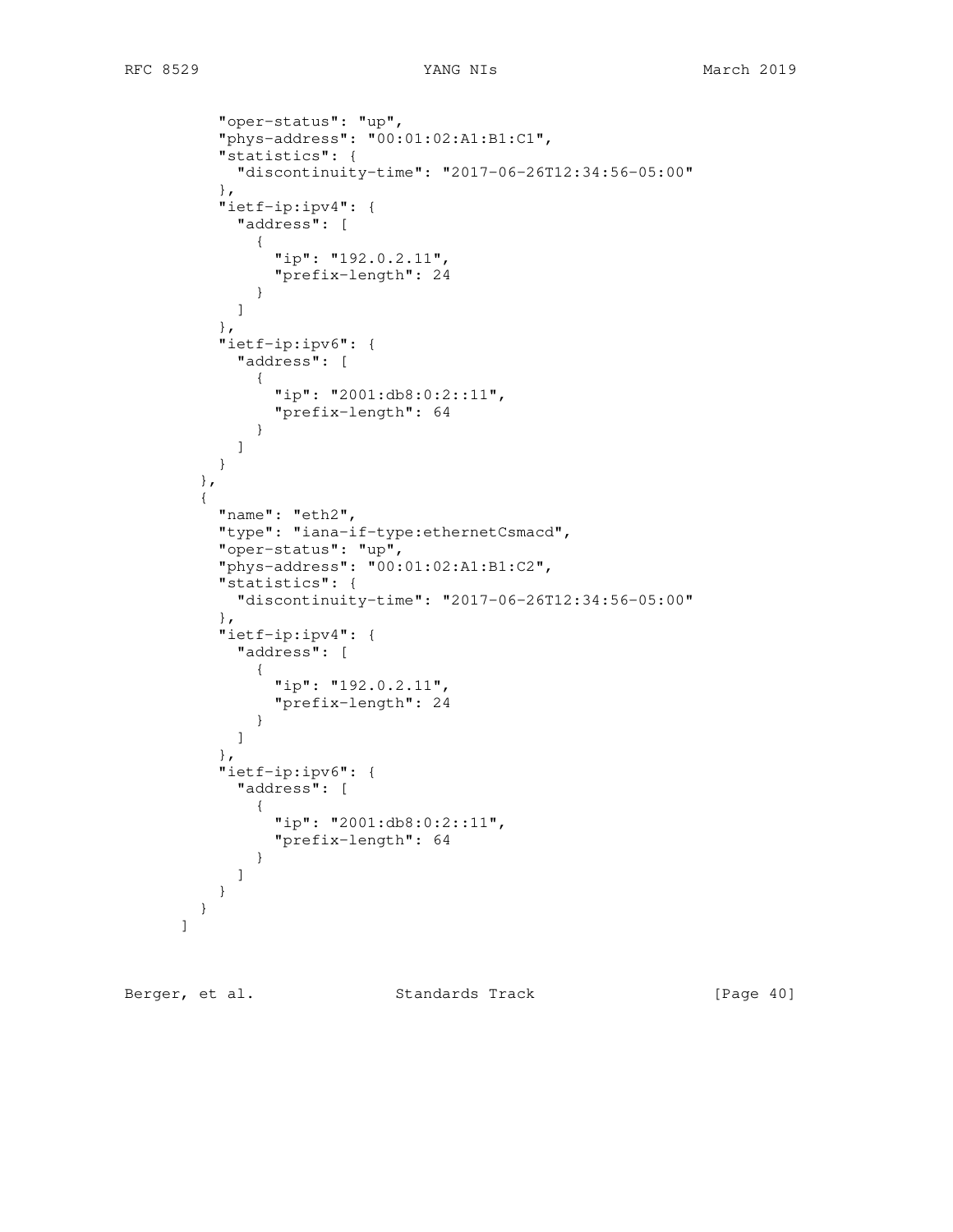```
 },
     "ietf-system:system-state": {
      "platform": {
        "os-name": "NetworkOS"
      }
    },
     "ietf-yang-library:yang-library": {
       "content-id": "75a43df9bd56b92aacc156a2958fbe12312fb285",
       "module-set": [
        {
           "name": "host-modules",
           "module": [
 {
               "name": "ietf-interfaces",
               "revision": "2018-02-20",
               "feature": [
                "arbitrary-names",
                 "pre-provisioning"
               ],
               "namespace":
                 "urn:ietf:params:xml:ns:yang:ietf-interfaces"
             },
 {
               "name": "ietf-ip",
               "revision": "2018-01-09",
               "namespace": "urn:ietf:params:xml:ns:yang:ietf-ip"
            },
 {
               "name": "ietf-network-instance",
               "revision": "2018-02-03",
               "feature": [
                 "bind-network-instance-name"
              \frac{1}{2},
               "namespace":
                 "urn:ietf:params:xml:ns:yang:ietf-network-instance"
             },
 {
               "name": "ietf-ospf",
               "revision": "2019-01-24",
               "namespace":
                 "urn:ietf:params:xml:ns:yang:ietf-ospf"
             },
 {
               "name": "ietf-routing",
               "revision": "2018-03-13",
               "namespace":
```
Berger, et al. Standards Track [Page 41]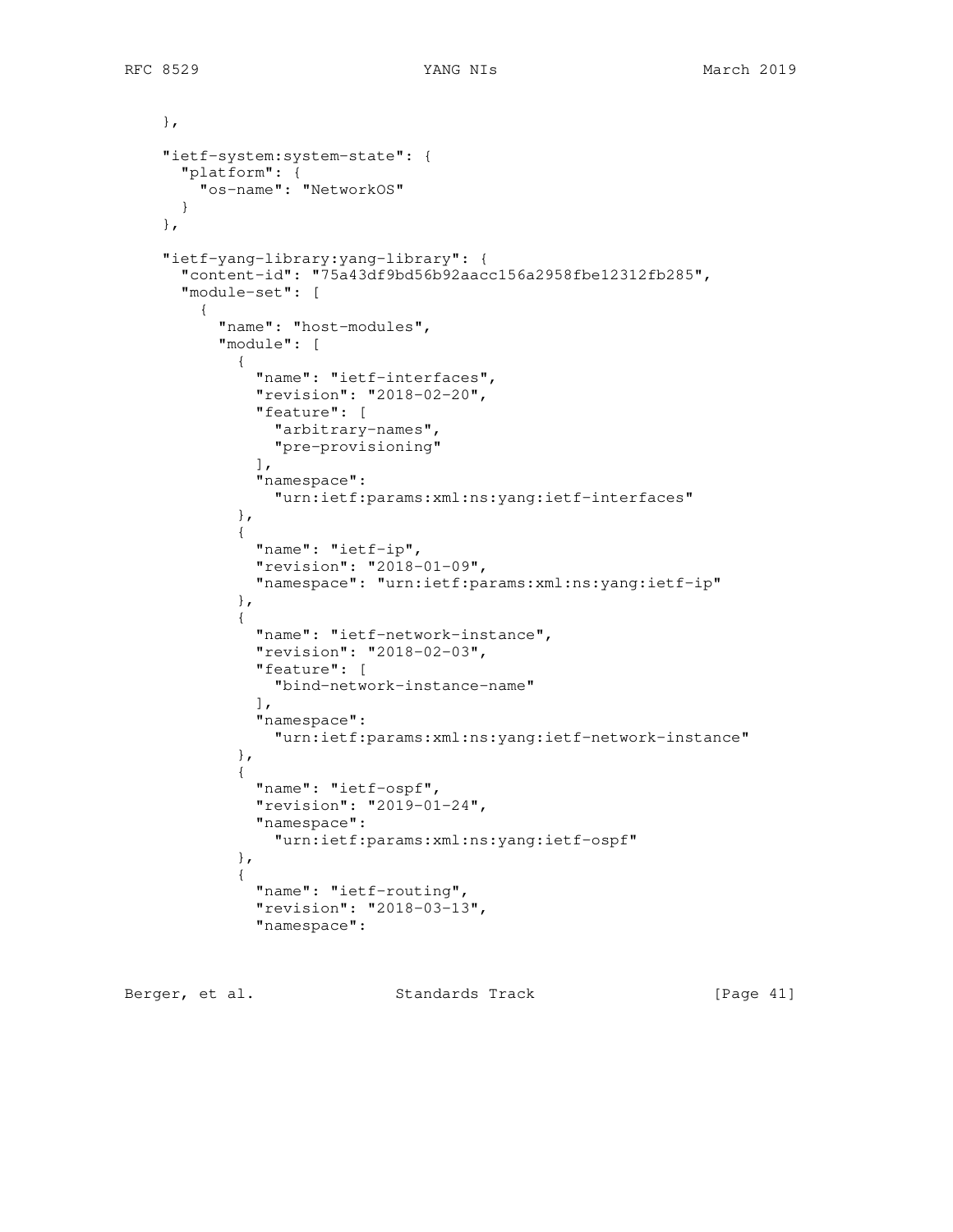```
 "urn:ietf:params:xml:ns:yang:ietf-routing"
            },
 {
              "name": "ietf-system",
              "revision": "2014-08-06",
              "namespace": "urn:ietf:params:xml:ns:yang:ietf-system"
            },
 {
              "name": "ietf-yang-library",
              "revision": "2019-01-04",
              "namespace":
                "urn:ietf:params:xml:ns:yang:ietf-yang-library"
            },
 {
              "name": "ietf-yang-schema-mount",
              "revision": "2019-01-14",
              "namespace":
                "urn:ietf:params:xml:ns:yang:ietf-yang-schema-mount"
 }
         \frac{1}{2} "import-only-module": [
 {
              "name": "iana-if-type",
              "revision": "2018-07-03",
              "namespace": "urn:ietf:params:xml:ns:yang:iana-if-type"
            },
 {
              "name": "ietf-inet-types",
              "revision": "2013-07-15",
              "namespace":
                "urn:ietf:params:xml:ns:yang:ietf-inet-types"
            },
 {
              "name": "ietf-yang-types",
              "revision": "2013-07-15",
              "namespace":
                "urn:ietf:params:xml:ns:yang:ietf-yang-types"
            },
 {
              "name": "ietf-datastores",
              "revision": "2018-02-14",
              "namespace":
                "urn:ietf:params:xml:ns:yang:ietf-datastores"
 }
          ]
        }
     \cdot "schema": [
```
Berger, et al. Standards Track [Page 42]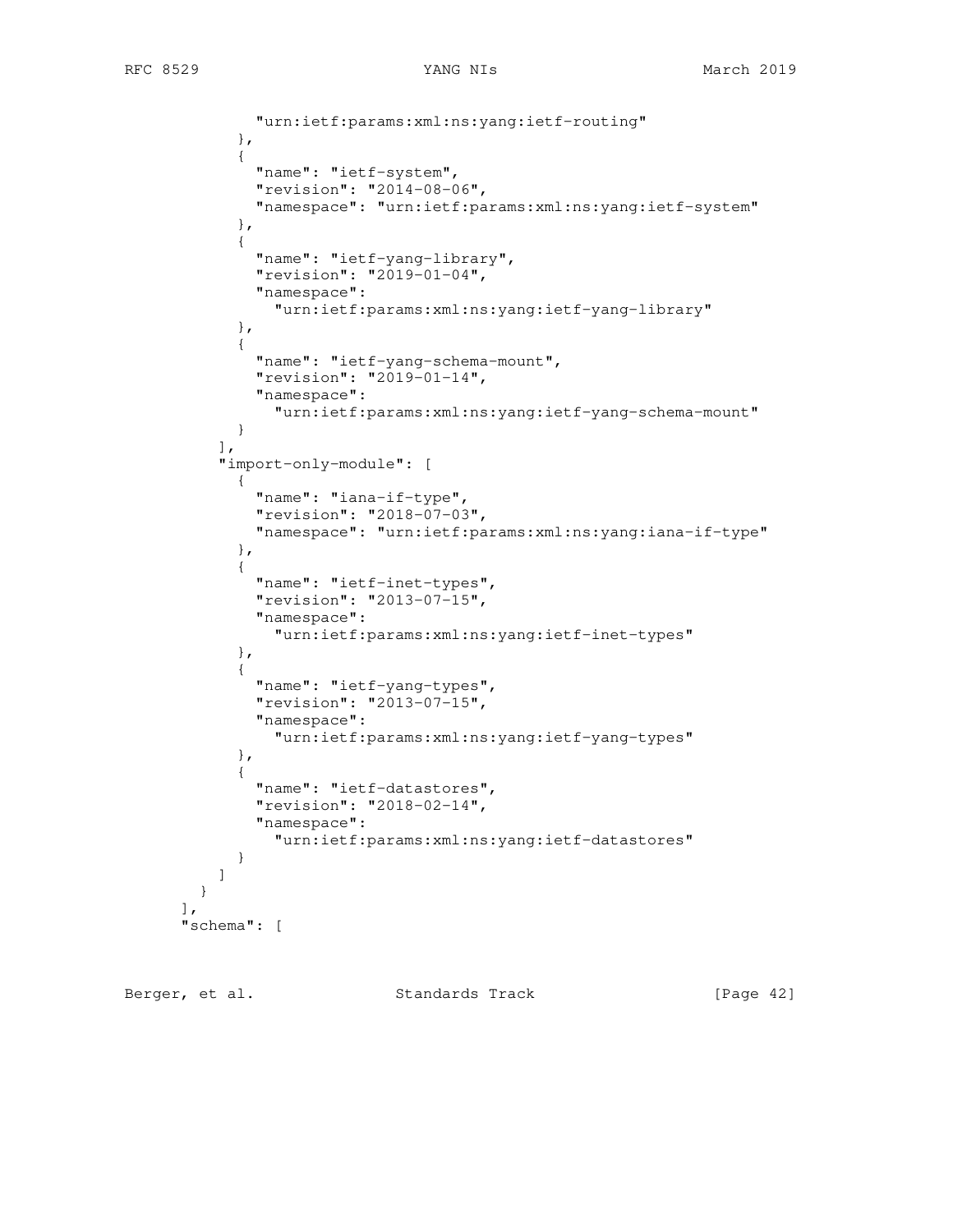```
 {
        "name": "host-schema",
        "module-set": [ "host-modules" ]
       }
    \frac{1}{2},
     "datastore": [
       {
         "name": "ietf-datastores:running",
         "schema": "host-schema"
       },
       {
         "name": "ietf-datastores:operational",
        "schema": "host-schema"
       }
     ]
   },
   "ietf-yang-schema-mount:schema-mounts": {
     "mount-point": [
       {
         "module": "ietf-network-instance",
         "label": "vrf-root",
         "shared-schema": {
           "parent-reference": [
              "/*[namespace-uri() = 'urn:ietf:...:ietf-interfaces']"
           ]
         }
      }
     ]
   }
 }
```
Berger, et al. Standards Track [Page 43]